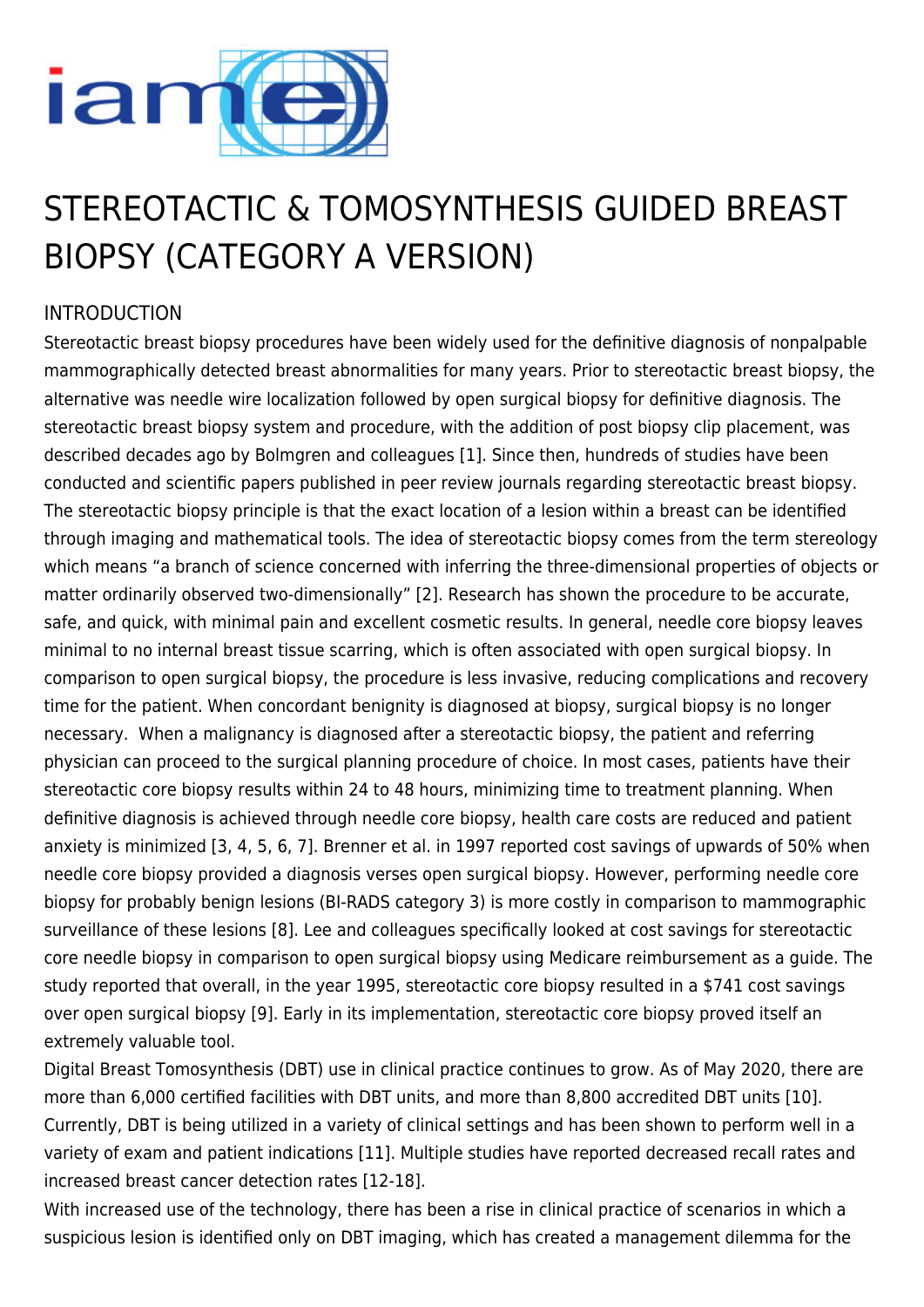radiologist. Therefore, access to biopsy equipment capable of localizing lesions with DBT is recommended but not mandatory. Tomosynthesis-guided core biopsy has been introduced to offer a solution to these situations, by providing the ability to biopsy these lesions the way there were identified. Studies have found that DBT VAB can offer better lesion localization by 3D nature of the technology of both low-contrast masses and distortions [19, 20]. Waldherr et al. evaluated the feasibility and performance of (upright) DBT – guided VAB compared to stereo (SVAB) and found that all TVAB biopsies were technically successful and obtained the targeted lesion (microcalcifications) in 100% of cases; SVAB did not obtain the targeted microcalcifications in 1/86 [21]. DBT VAB had superior performance in comparison with PS VAB in a clinical evaluation by Schrading et al.; DBT VAB had a 100% technical success rate, versus 93% for PS VAB [20]. Reidentifying and targeting lesions during PS VAB took longer than it did during DBT VAB (P, .0001), and time for tissue sampling was about the same for both methods  $(P = .067)$ . These findings give the clinician the confidence needed to pursue the adoption of DBT guided biopsy.

## STEREOTACTIC AND TOMOSYNTHESIS BIOPSY REQUIREMENTS

Currently, the American College of Radiology (ACR) Appropriateness Criteria specifies stereotactic biopsy indications, contraindications, staff requirements, procedure specifications, equipment quality control and specifications [23]. The requirements for tomosynthesis-guided biopsy are the same as for stereotactic biopsy. The next section will review these guidelines.

INDICATIONS FOR STEREOTACTIC CORE BIOPSY AND TOMOSYNTHESIS-GUIDED BIOPSY If an abnormal finding is detected during a mammography or digital breast tomosynthesis (DBT) study, a complete diagnostic evaluation is conducted. This evaluation should include additional mammographic views and targeted ultrasound. Biopsy is recommended for lesions after diagnostic imaging is complete and the final BI-RADS assessment is a Category 3 (probably benign), 4 (suspicious for malignancy) or 5 (highly suggestive of malignancy). The biopsy method is chosen based on how the lesion is best demonstrated. For example, if a lesion is seen mammographically, and on DBT and ultrasound, the lesion will be biopsied using ultrasound quidance. If the lesion is only seen mammographically, stereotactic guidance is chosen. Now, with recent Food and Drug Administration (FDA) approval, if a lesion is demonstrated only with DBT imaging, a stereotactic DBT guided biopsy can be performed. Indications have been outlined by the ACR. As mentioned previously, stereotactic-guided biopsy is suitable for most mammographically detected lesions. One category specifies nonpalpable lesions not seen by ultrasound imaging assessed as highly suggestive of malignancy (BI-RADS Category 5). Specifically included in this category are irregular shaped masses, spiculated masses, microlobulated masses, indeterminate or suspicious calcifications (pleomorphic, linear, and branching), and asymmetries with or without associated suspicious calcifications. Nonpalpable lesions not seen by ultrasound imaging that are assessed as suspicious abnormalities (BI-RADS Category 4) also are included. Additionally, nonpalpable lesions not seen by ultrasound imaging, assessed as probably benign (BI-RADS Category 3), can undergo stereotactic biopsy when clinically indicated or when follow-up would be difficult, an example of which would be an enlarging circumscribed mass. When multiple suspicious lesions are detected, in multicentric distribution, stereotactic biopsy can help to facilitate treatment planning. Lesions that are visualized in retrospect on mammography that correlate with suspicious areas of enhancement initially detected on contrast-enhanced breast MRI are indicated for stereotactic breast biopsy as well. Repeat stereotactic biopsy is an alternative to surgical biopsy when the initial biopsy results are non-diagnostic or discordant with imaging.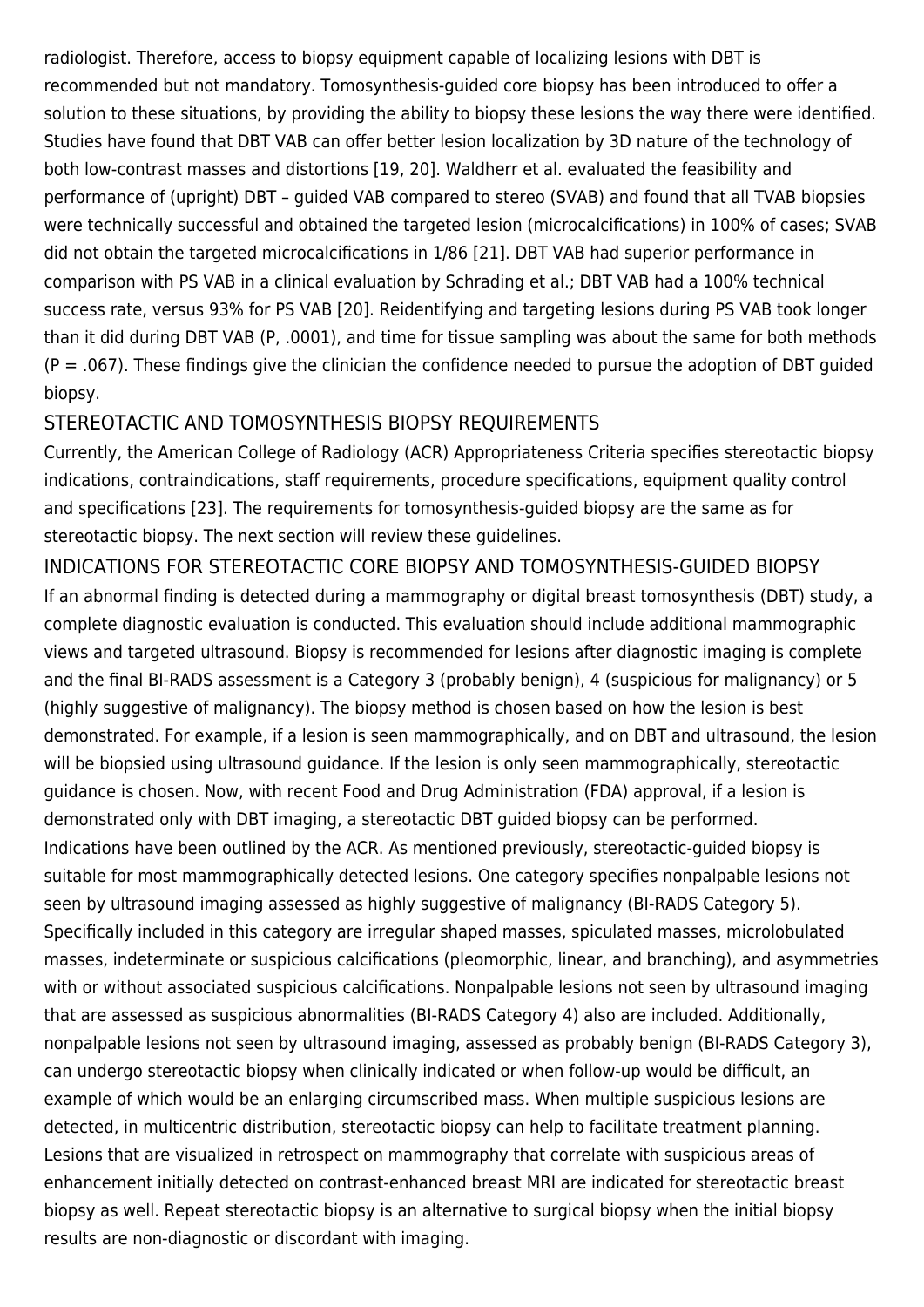DBT-guided biopsy technique may be used instead of stereotactic guidance for lesions or calcifications that are identified on DM. Documentation of images for DBT biopsy should follow the ACR Practice Parameter for the Performance of Stereotactic-Guided Breast Interventional Procedure.

#### CONTRAINDICATIONS FOR STEREOTACTIC BIOPSY

The ACR Practice guidelines outline several contraindications for stereotactic guided breast biopsy, which will also be applicable for tomosynthesis guided biopsy. Inability to visualize the lesion mammographically being the main contraindication. When a lesion is visualized comparably on both mammography and ultrasound, ultrasound guided biopsy is the preferred method for sampling. The patient's ability to lie prone on the stereotactic table should be evaluated prior to the procedure; if the patient has spinal fusion or arthritis, for example, then stereotactic biopsy may be contraindicated. Additionally, patient weight needs to be considered as stereotactic biopsy tables have a weight limit that can exclude a patient from the procedure. Patient habitus/small breast size and negative needle stroke margin will exclude a patient from safely undergoing this procedure. Pregnancy often excludes a patient from eligibility for a stereotactic biopsy as it is not optimal for the pregnant patient to lie prone. It is advised to proceed with caution when performing a stereotactic guided biopsy on a patient who has allergies to tape or local anesthetic. Performing a complete assessment of these allergies is necessary to ensure the patient is a good candidate for the procedure. Facilities often have multiple options in order to avoid an allergic reaction. If the patient is on aspirin or anticoagulant, or has a history of bleeding diathesis, there are a few options. The patient can be asked to discontinue aspirin use, or other anticoagulation, if it is cleared with their health care provider, and return on a different day for the procedure. Applying an ice pack to the potential biopsy area before the procedure may be helpful to limit bleeding. When the procedure is complete, holding pressure along the biopsy track for a minimum of 5-10 minutes helps to minimize bleeding, and post-procedure bruising or hematoma. Utilizing a pressure bandage, pressure wrap, and ice treatment longer than average will be very helpful with these patients. As mentioned previously, stereotactic biopsy tables have a weight limit, so when a patient's weight is approaching the table limit, it may be best to investigate other options. This is important, as aside from the weight limit of the table being a limitation, there are also issues when performing the biopsy procedure on the overweight or obese patient. These include difficulty in positioning, for example a protuberant abdomen may prevent the posterior aspect of the breast from being fully imaged.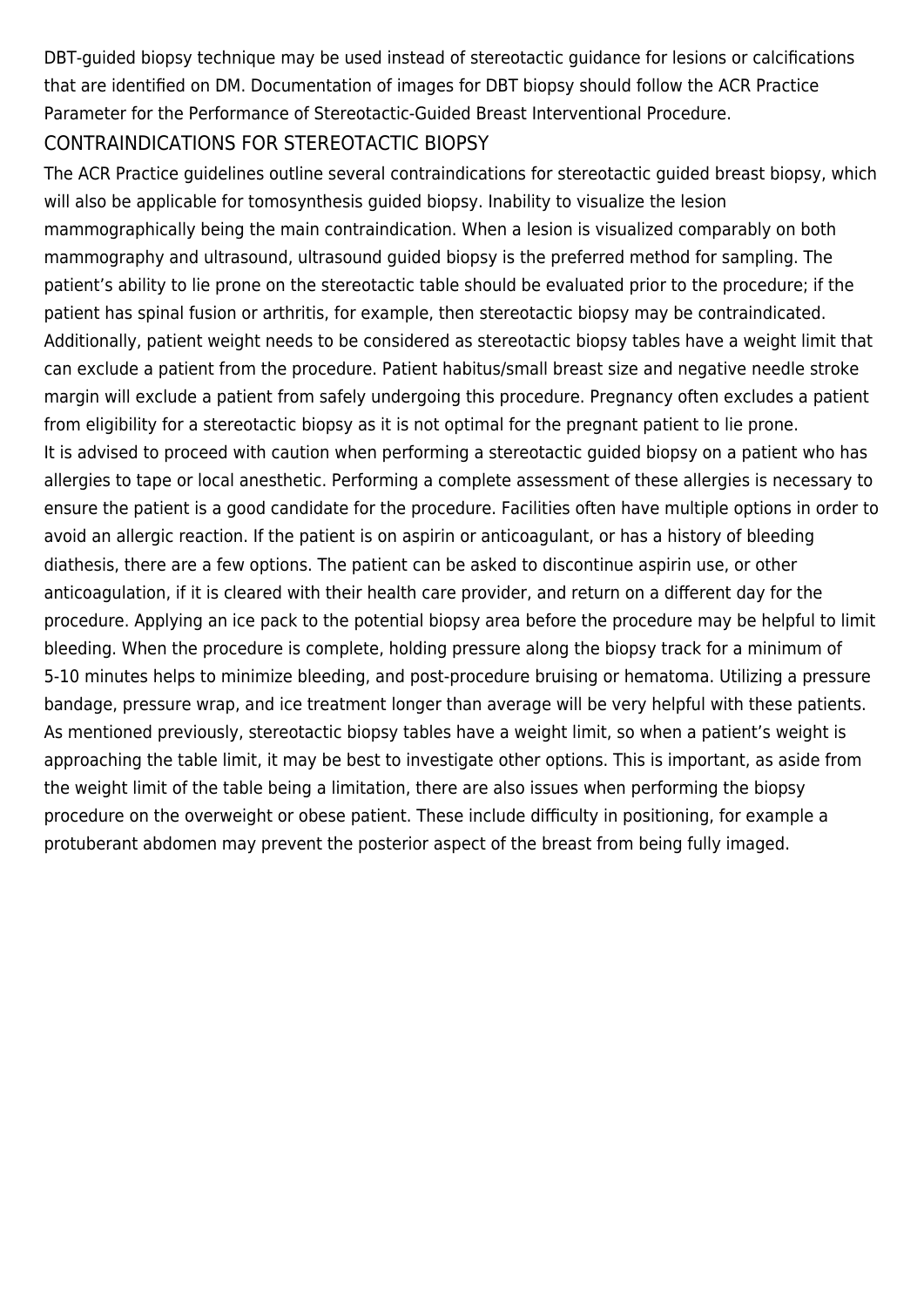

Figure 1a: Depicts the table opening is not large enough to allow the arm through for posterior breast access.



Figure 1b: Demonstrates tissue folds and abdominal protuberance that is often common with obese patients.

The large breast size may require multiple scout images before the target can be located [24]. Greater breast thickness can lead to geometric blur. Increasing kilovoltage or tube current to correct the issue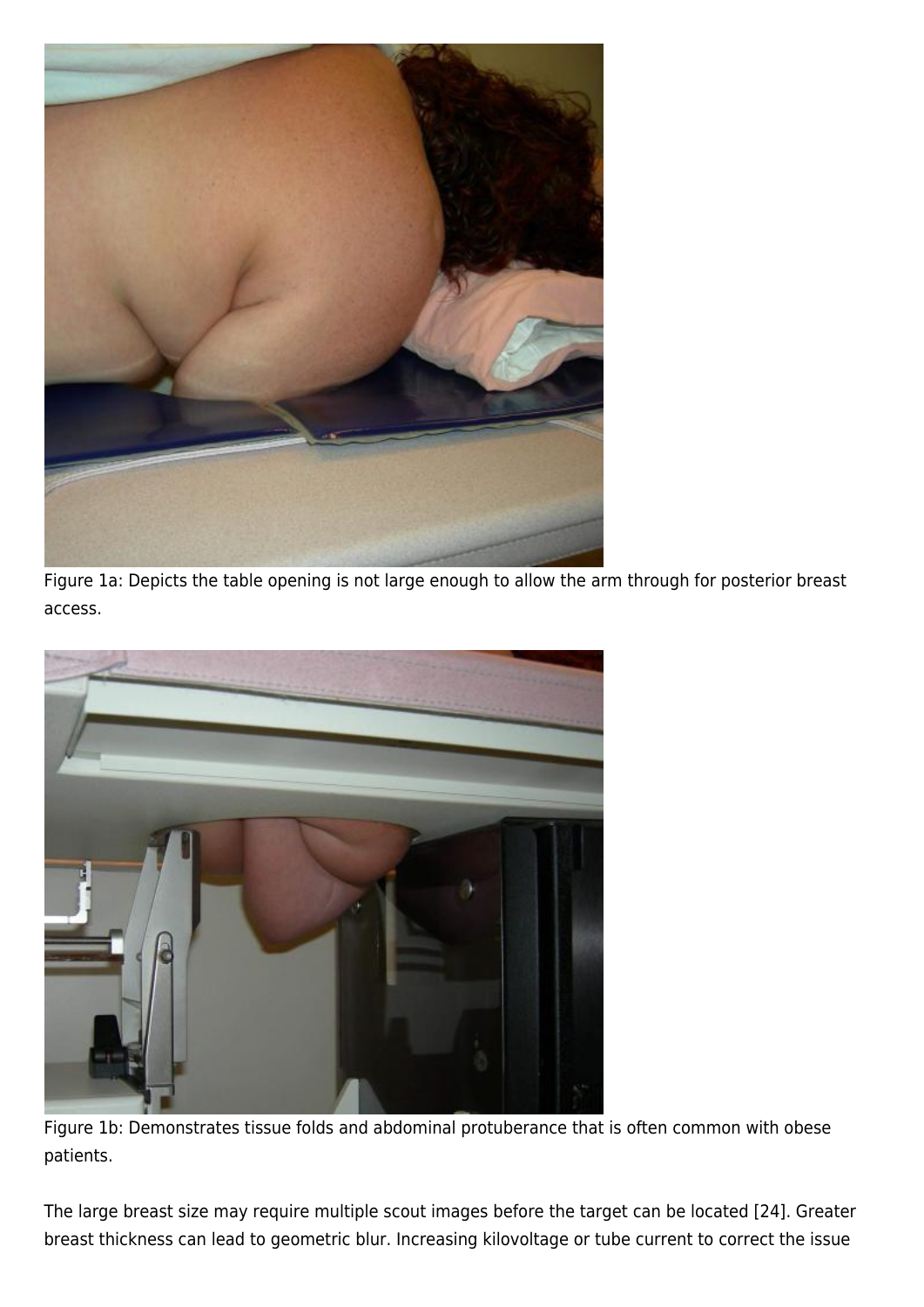can lead to poor lesion conspicuity [25]. These contraindications and cautionary scenarios are important to consider when determining if stereotactic guided biopsy is the best method for the patient. When a patient has any of the limitations mentioned above, and the lesion is identified on ultrasound, ultrasound guided biopsy should be pursued. If ultrasound guided biopsy is not an option, open surgical biopsy may be the alternative of choice.

## QUALIFICATIONS AND RESPONSIBILITIES

Radiologists performing stereotactic guided breast biopsy should meet the qualifications specified in the ACR Practice Guideline for the Performance of Screening and Diagnostic Mammography [26]. The Physician must have 3 hours of Category 1 CME didactic instruction in stereotactic-guided breast intervention, as well as have performed at least 3 hands-on stereotactic breast biopsies under the supervision of a qualified radiologist (completion of this during residency/fellowship is acceptable). In independent settings, the radiologist should also have 15 hours of Category 1 CME in breast imaging and disease. Non-radiologist physicians must meet the criteria above and have an additional 4 hours of Category 1 CME in medical radiation physics and have evaluated 480 mammograms every 2 years in consultation with a physician who has the qualifications specified in the Mammography Quality Standards Act (MQSA). To maintain competence in stereotactic biopsy, the physician should perform at least 24 stereotactic guided biopsies over a 24-month period and show 3 hours of category 1 CME in stereotactic biopsy every 3 years. Additionally, the physician is responsible for determining adequacy of sampling. To do so, the physician, or an MQSA-qualified physician designee, is responsible for obtaining histopathologic results and determining concordance. Similarly, physicians performing DBT image-guided biopsies must be qualified to interpret DBT images and therefore must have successfully completed the required 8 hours of DBT training mandated by the FDA.

According to the ACR, the medical physicist will need to meet the qualifications specified in the ACR Practice Guidelines and have performed at least one hands-on stereotactic breast biopsy survey under the guidance of a qualified medical physicist. To maintain qualifications, the physicist will need to perform 2 stereotactic biopsy unit surveys every 2 years and show 3 CME hours in stereotactic breast biopsy physics every 3 years.

Initial qualifications for the Radiologic Technologist consist of 3 hours of Category A continuing education credits in stereotactic guided intervention as well as participation in at least 5 supervised hands-on procedures. To maintain qualifications, the Radiologic Technologist must have participated in 24 stereotactic biopsies every 2 years and show 3 hours of CME within 3 years for continued education. REQUIREMENTS FOR PREPARATION OF THE PROCEDURE

A requisition for the procedure is made after adequate imaging evaluation of the breast is made, and medical necessity is determined. Relevant information to be included consists of signs and symptoms, and/or relevant history. Additional optional information includes reason for the examination or provisional diagnosis. Signed and dated informed consent listing the benefits, risks and limitations of the procedure must be obtained. A strict adherence to the "Joint Commission's Universal Protocol for Preventing Wrong Site, Wrong Procedure, Wrong Person Surgery TM" for a non-operating room setting is required. Many mammography facilities that offer stereotactic breast biopsy are in a private, outpatient office setting. Sites such as these should have a protocol in place to minimize/eliminate wrong site or wrong patient mishaps. Before the procedure, the technologist must ask the patient to state her date of birth, spell her last name and tell you what breast/area the doctor is concerned about. Some outpatient centers use wrist bands for their biopsy patients, including identifiers such as name, date of birth, and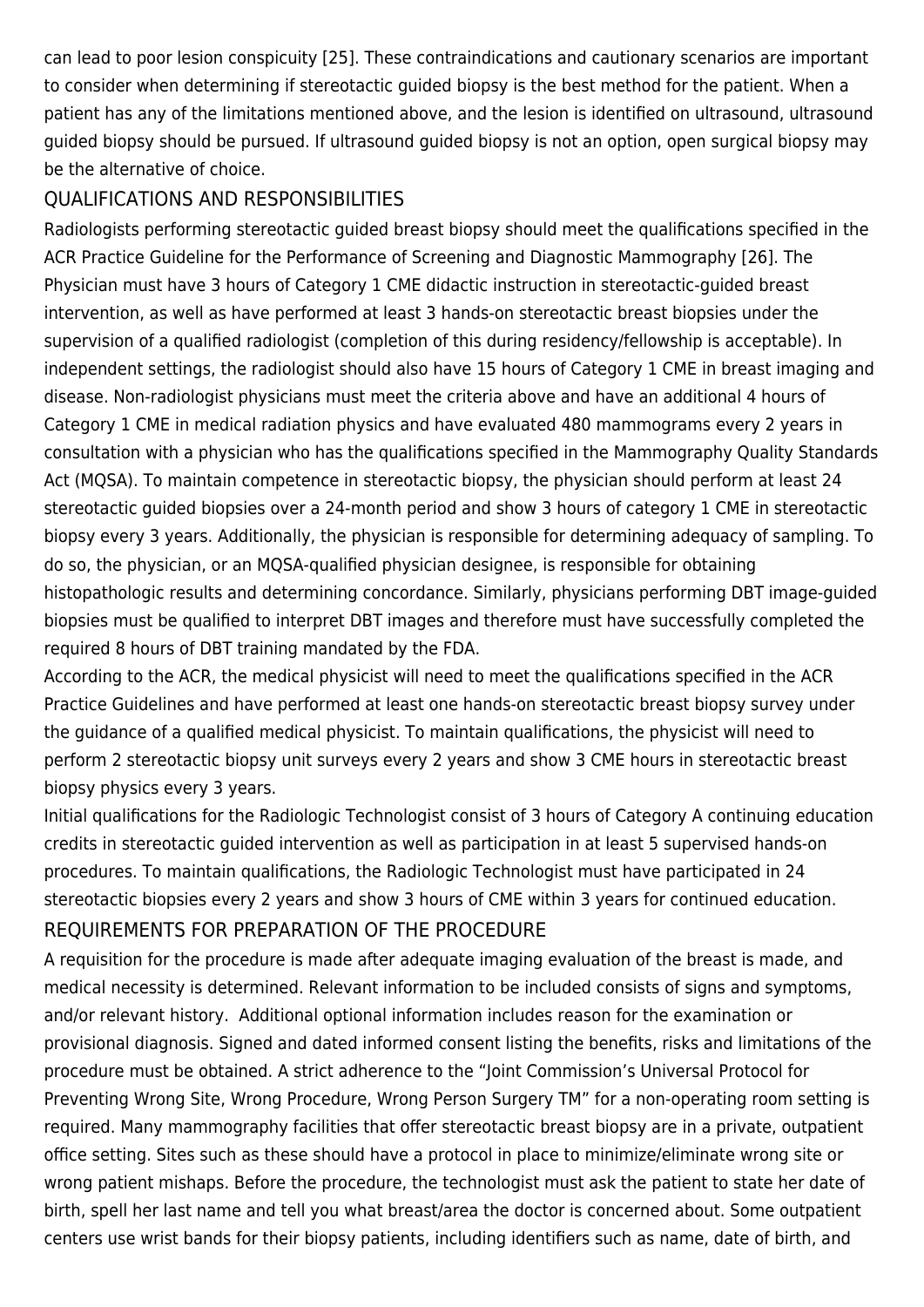breast biopsy information (laterality, clock position and lesion type).

# OVERVIEW OF THE PROCEDURE TECHNIQUE

Positioning is a key element of the procedure. Imaging is performed once the patient is positioned to confirm the lesion lies within an accessible area.



Figure 2: Imaging is performed once the patient is positioned to confirm the lesion lies within an accessible area

The best approach to obtain the shortest skin to lesion distance is determined after all imaging is reviewed. It is important to position the breast in such a way as to avoid blood vessels in the biopsy track, ultimately avoiding additional bruising and bleeding.

Once this is confirmed, scout and stereo imaging is performed. It is important to assure that the breast thickness is greater (minimum of 5mm) than the depth of the lesion to avoid having the biopsy needle penetrate the entire breast [27]. The computer-generated coordinates are transferred to the biopsy device. The skin entry site is cleaned utilizing Betadine or equivalent, along with the surrounding area, to minimize risk of infection and prepare the site for the procedure. Local anesthesia is administered using Lidocaine (2%), or Lidocaine/xylocaine (1 or 2%) with epinephrine for deep breast anesthesia. Documentation of needle positioning for sampling should be obtained and recorded in the patient record. Each facility may have a slightly different stereotactic biopsy protocol; follow your site's specific protocol. After the procedure, specimen radiography should be obtained if the biopsy is performed for microcalcifications to ensure adequate sampling. A tissue marker is often placed at the biopsy site. This is especially beneficial if the lesion is difficult to visualize after the biopsy, when confirmation is needed that the proper lesion was sampled, or if neoadjuvant chemotherapy is being considered. Further, when multiple lesions are sampled, marker placement of different shapes should be considered. At the completion of the procedure, adequate compression of the skin entry site/biopsy path is needed in order to achieve hemostasis. Post-biopsy mammography should be performed (Craniocaudal and Lateral projections) for tissue marker documentation. The location of the clip in relation to the biopsy site should be documented in the medical report. Further detail on the biopsy procedure will be provided later. Required image labeling and documentation consists of patient name (first and last), identifying number and/or date of birth, examination date, facility name and address, laterality, annotation of view (CC, MLO, Lateral) and technologist identification number, if applicable, or initials. Physician identification may also be included.

The medical report dictated by the physician should include the procedure performed, laterality,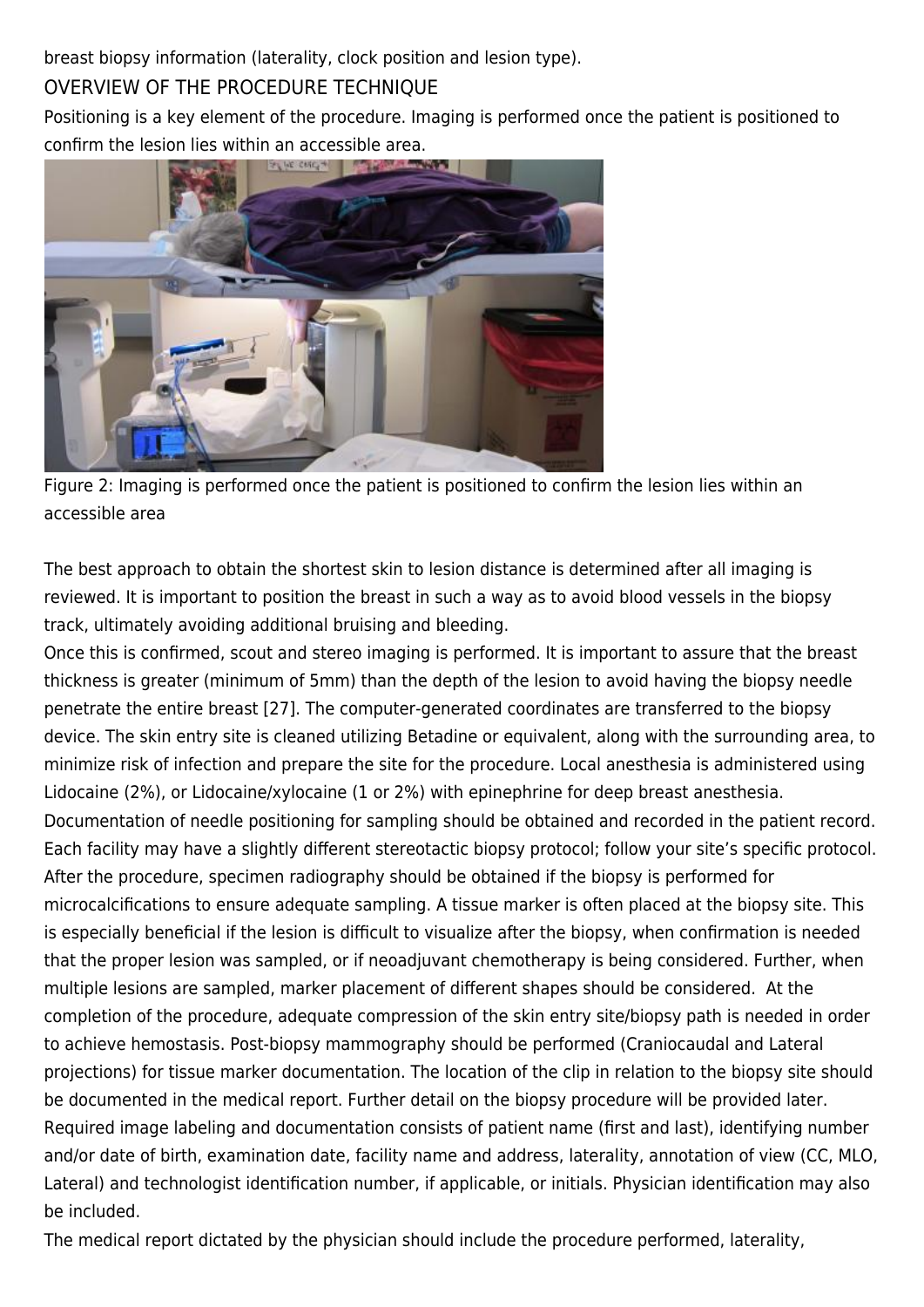description and location of the lesion, the performance of safety timeout, approach used, type and amount of anesthetic, skin incision (if made), needle gauge and type of device used, number of core specimens/samples obtained, specimen images performed and their results, tissue marker placement (if performed), complications and treatment (if any), and post procedure mammography documenting tissue marker placement and location in relation to the biopsied lesion.

Patient follow-up after the procedure should include documentation of any delayed complications and the treatment administered, and a determination of concordance of the pathology results with the imaging findings. When discordant, repeat biopsy should be considered, or surgical excision. Physician recommendations based on the pathology results, imaging findings, and concordance analysis should be provided. A record of the communication of the results with the patient and/or referring physician is required.

#### TRADITIONAL STEREOTACTIC BIOPSY EQUIPMENT AND PROCEDURES

Due to the advances made by ultrasound manufacturers, even small, subtle masses and architectural distortions are often now sampled under sonographic guidance. Typically, this is the preferred method as the questionable area is seen in "real time", as well as that the patient is more comfortable lying supine on the examination table, and the examination is less expensive. Once the decision is made to perform a stereotactic guided biopsy, the radiologist must also select the needle to utilize for the procedure. The needle and biopsy device of choice for stereotactic core biopsy should be the vacuum assisted biopsy (VAB) device. The VAB system ensures that the radiologist obtains a larger volume of tissue which is ultimately helpful for the pathologist ; also, multiple samples can be obtained from a 360-degree rotation of the device without repeated removal and re-insertion of the needle into the breast [27]. VAB devices have also proven to be more accurate in comparison to open surgical outcomes, as well as more accurate at retrieving calcifications [27].

Present day stereotactic equipment consists of either an add-on stereotactic biopsy device for a mammography unit or a dedicated stereotactic prone biopsy table. Both biopsy methods use the same imaging principles. As stated previously, the stereotactic breast biopsy system is designed to accurately localize a suspected abnormality identified by mammography in 3 dimensions; horizontal, vertical and depth. This is achieved by obtaining an x-ray "scout image" which demonstrates the abnormality as close to center of the image as possible. Two x-ray images, "stereo pairs", are acquired after moving the x-ray tube 15 degrees from each side of the scout. The lesion is then targeted on each of the stereo images and the coordinates of the lesion within the breast are obtained. These coordinates provide the target for the biopsy needle.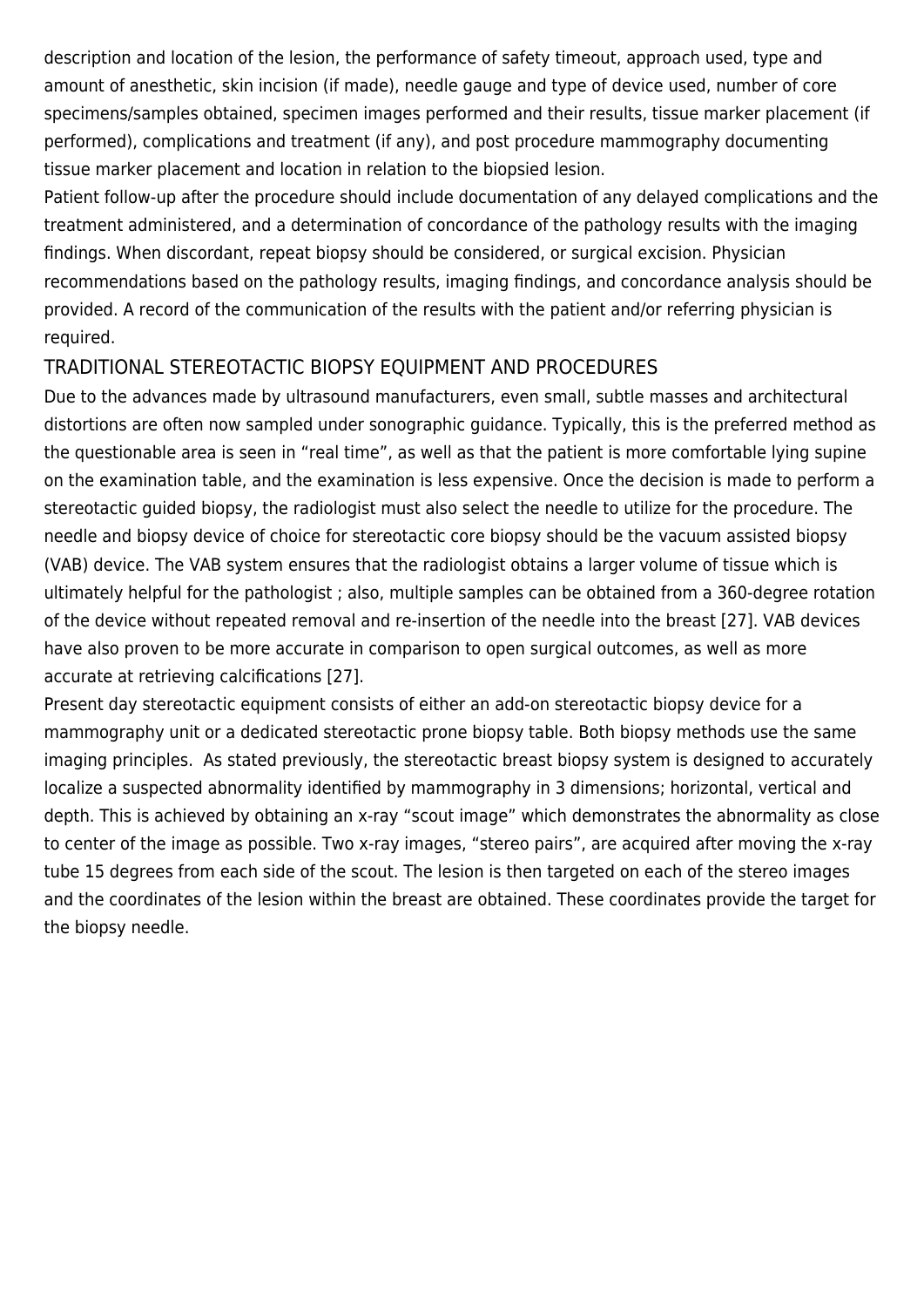

Figure 3: Scout image of calcifications

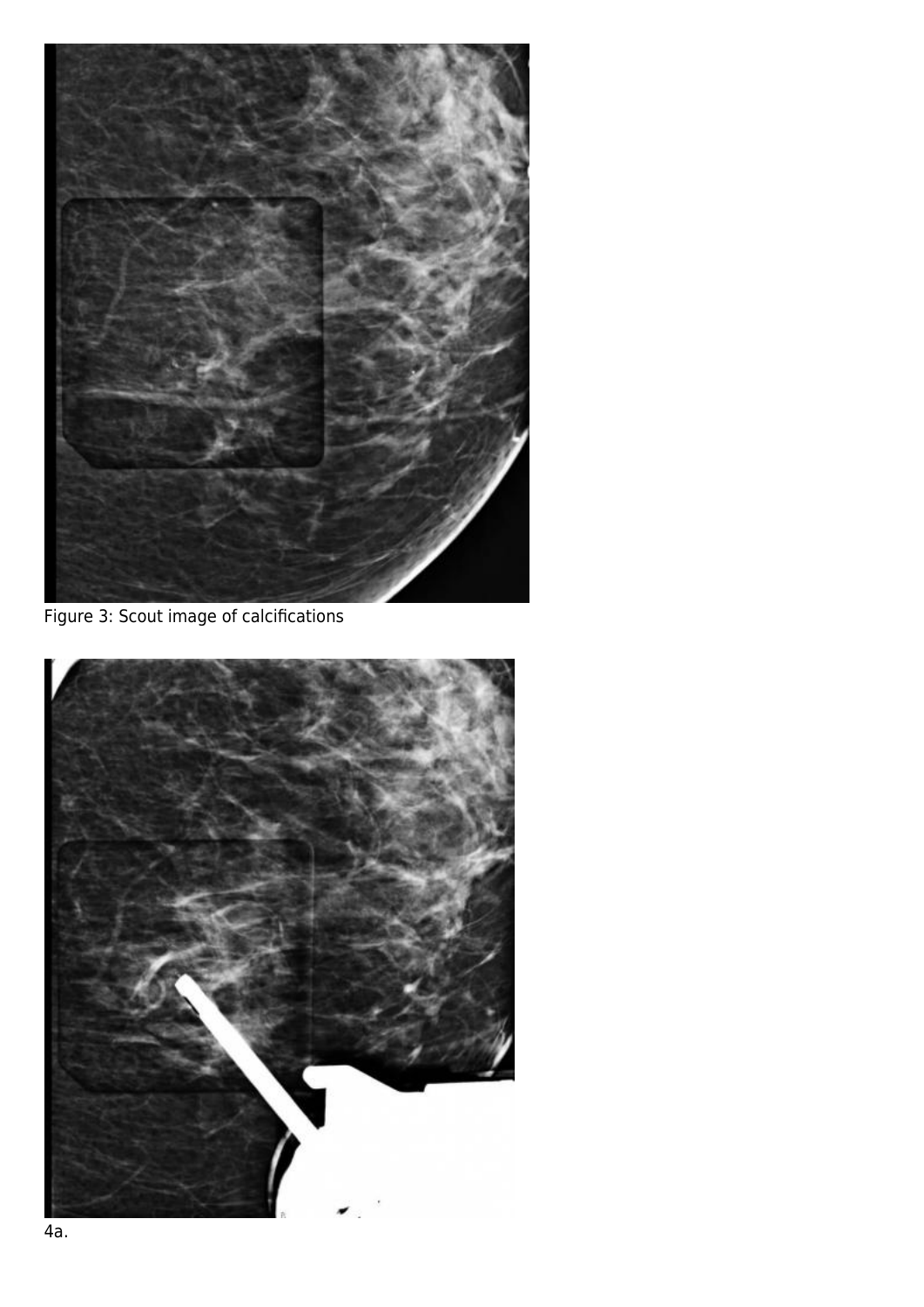

4b.

Figure 4a and 4b: Stereo pair images are obtained at 15 degrees from each side of the scout. The lesion is targeted on both of the stereo images and the horizontal, vertical and depth coordinates of the lesion are obtained. Stereotactic core biopsy results are infiltrating ductal carcinoma and ductal carcinoma in situ.

The Cartesian method (X (horizontal), Y (vertical), and Z (depth) axis) and the polar method (H (horizontal), V (vertical) and D (depth)) are the two coordinate systems used with current stereotactic biopsy devices [28].

UPRIGHT ATTACHMENT STEREOTACTIC BIOPSY UNITS FOR MAMMOGRAPHIC GUIDED BIOPSY AND TOMOSYNTHESIS-GUIDED BIOPSY

Upright biopsy attachment units are typically less expensive in comparison to the dedicated prone stereotactic unit.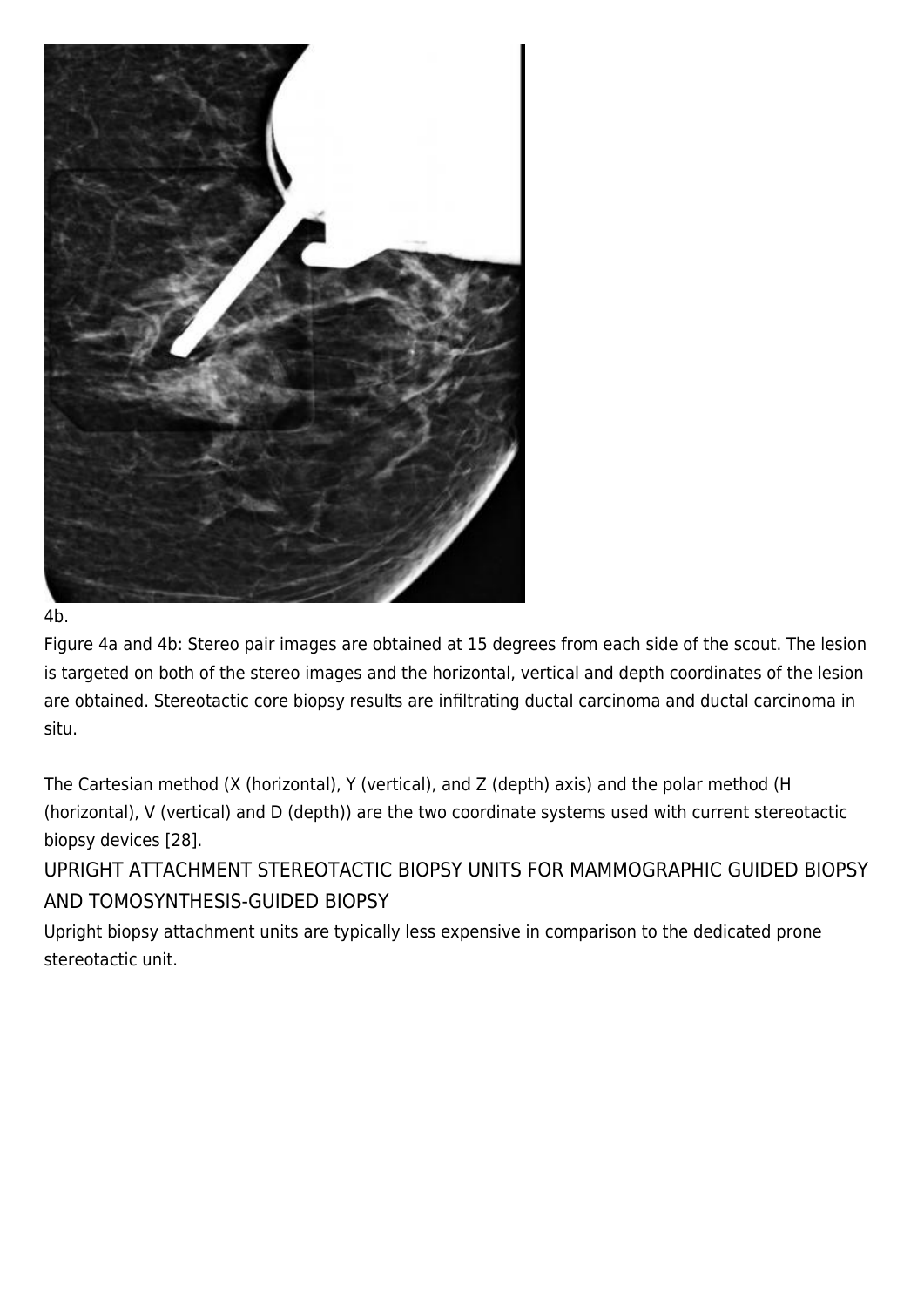

Figure 5: Is an example of the upright stereotactic attachment that converts a digital mammography unit to an upright stereotactic biopsy unit.

The upright biopsy attachment may be an attractive investment when considering that the mammography unit is converted quickly and does not require the dedicated space needed for a prone stereotactic table.

For a busy mammography practice, converting the unit to a biopsy room will interrupt the screening or diagnostic schedule, but can be successfully accomplished with proper scheduling. Patient positioning for procedures utilizing the upright stereotactic unit is the same as for routine mammography imaging, except for some slight variations. What you can image and visualize on the mammography, you will be able to biopsy with the upright stereotactic accessory attachment, as the upright biopsy device can accommodate positioning in both upright and recumbent (medial or lateral) approaches.

Special reclining chairs are available for use with this type of procedure. Some upright add-on units, such as those compatible with the Siemens and General Electric full field digital mammography (FFDM) units, feature both the lateral and vertical needle approach, allowing easy access to inferior, medial, lateral and posterior lesions.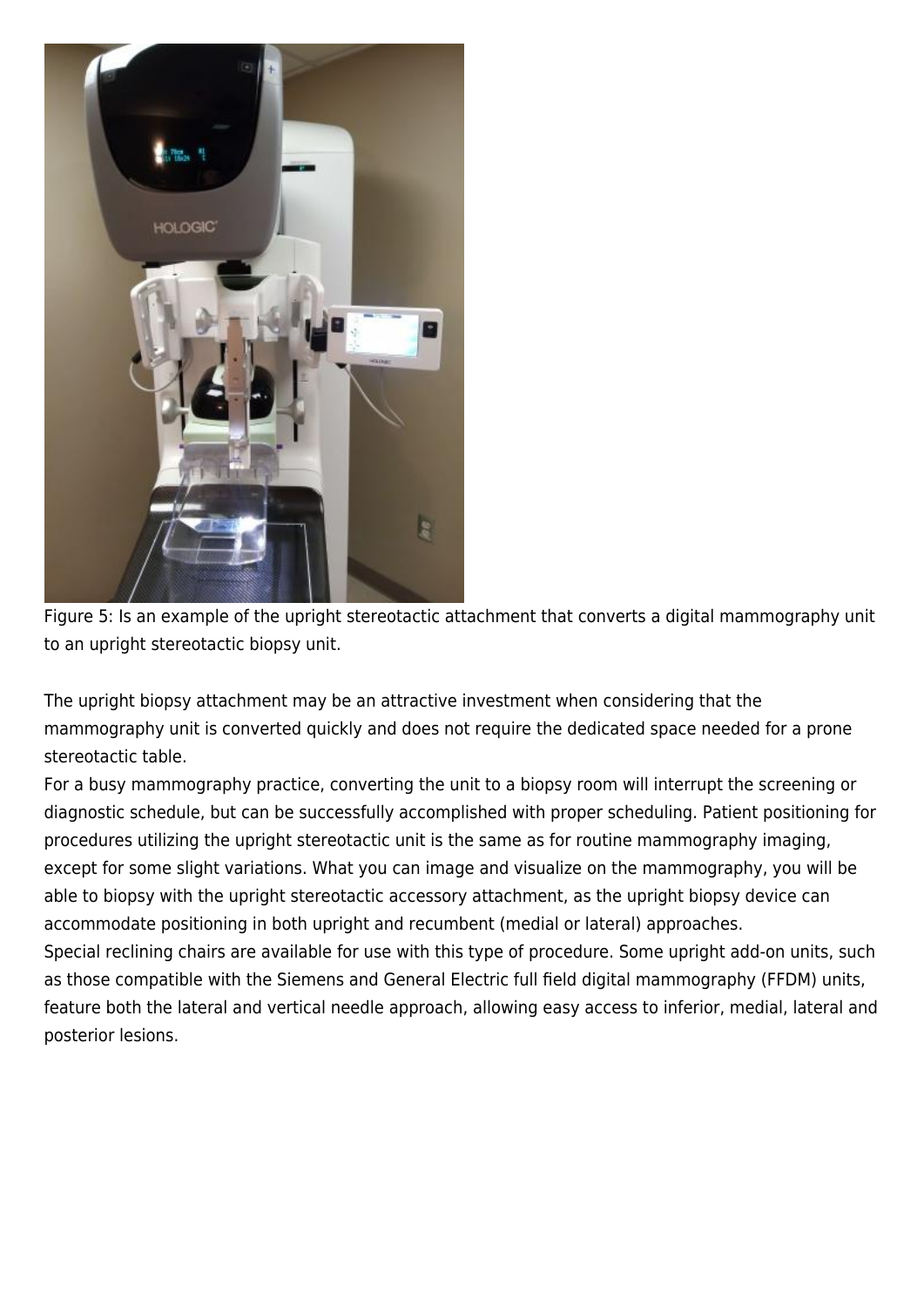

Figure 6: Lateral arm attachment to Siemens upright biopsy device, which allows more positioning options/biopsy approaches to the user (Image courtesy of Siemens).

Utilization of the lateral arm has a high success rate for thinly compressed breasts and for lesions located near the chest wall [28]. However, when the upright approach is used for biopsy, the chance of a vasovagal reaction



Figure 7: The patient sits upright in biopsy chair for the biopsy procedure with the upright system, which can increase the chance of a vasovagal reaction.

increases because the patient can see the process (biopsy equipment and needle) [29]. Turning the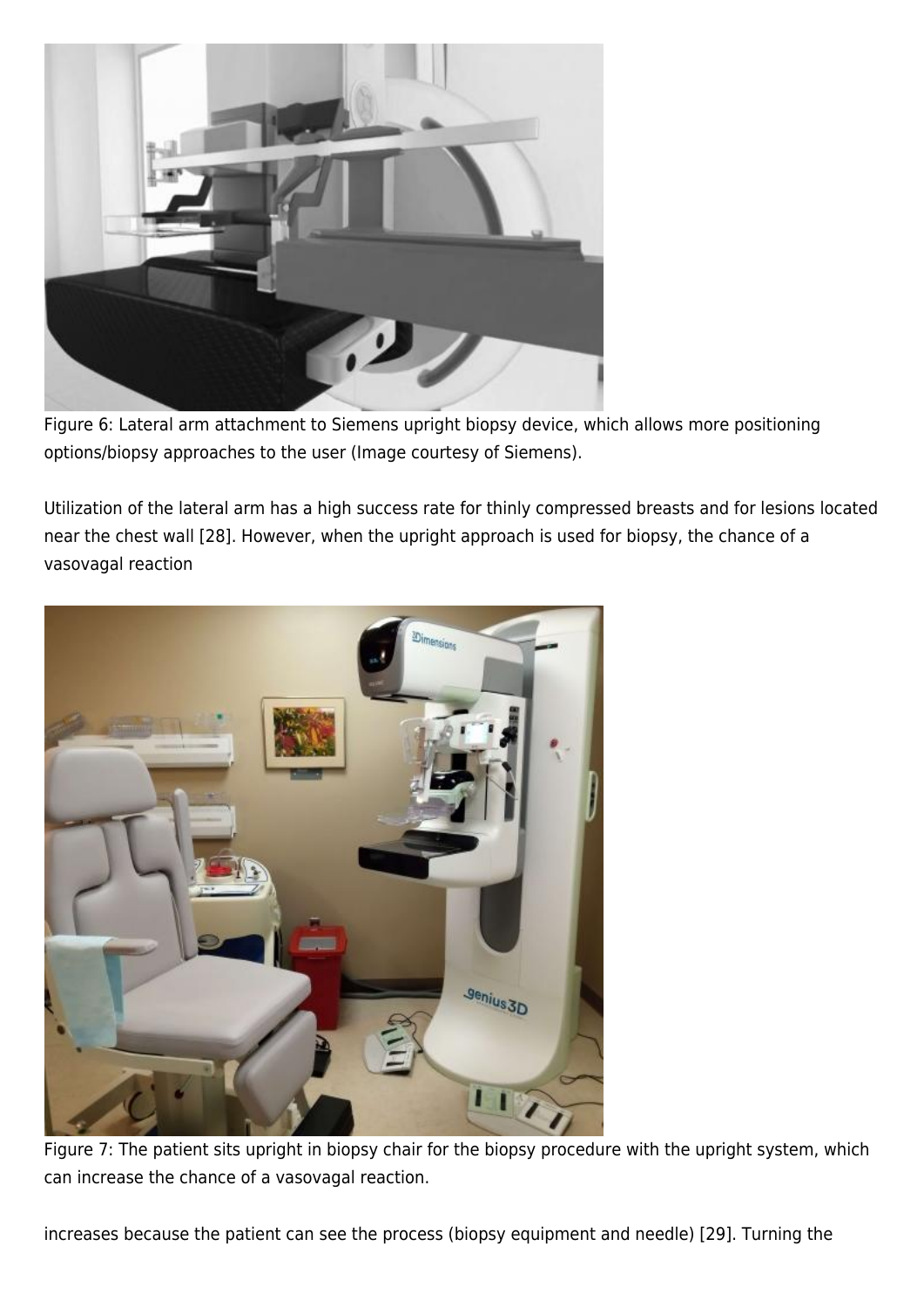patient's head away from the affected side and equipment will help minimize a vasovagal reaction. A 2011 study reported by Jung et al. showed how anxiety levels and vasovagal reactions were minimized when lateral decubitus positioning was used during stereotactic procedures [30]. Varying the position allows the procedure to be performed with the closest skin to lesion distance, minimizing the path of the biopsy needle in the breast. However, there is a disadvantage when positioning an inferior central lesion for biopsy with the upright unit. In this instance, the best approach is determined, whether the patient be in the lateral/medial position or medial/lateral position and the needle placement is inferior or superior. It is also feasible to perform all biopsies in the lateral or medial approach with the utilization of the lateral arm; however, most patients are most comfortable in the upright position. Once initial positioning is performed, lesion location and repeat investigation of dimensions and lesion distance from skin should be re-assessed to make certain that the position and location of the lesion is still obtainable. Ultimately, a combination of patient comfort and lesion accessibility will dictate the most optimal approach. DEDICATED PRONE BIOPSY UNIT AND PROCEDURE

The prone stereotactic biopsy table is a stand-alone dedicated unit.



Figure 8: Dedicated stereotactic prone biopsy table (manufactured by Hologic, Inc.)

This system is designed for stereotactic needle localization and biopsy of nonpalpable mammographically suspicious lesions. The patient is positioned prone on the table with the breast of interest suspended through the table opening allowing for imaging and access to the breast for the biopsy procedure. It is equipped with a digital x-ray unit, breast support and image receptor, compression plate/biopsy access and biopsy stage on a horizontal c-arm which is mounted underneath the patient positioning table. This c-arm can rotate over 180 degrees. The design of the Hologic stereotactic table is such that the opening for the breast is centrally located, allowing the patient's head to be positioned at either end of the table. This is an important feature to consider, as it allows access to all quadrants of the breast. Patient placement on the table along with the c-arm's ability to rotate over 180 degrees allows for 360-degree access to the breast. The table opening is generous (approximately 25 cm circumference) which allows room for both the ipsilateral arm and breast to simultaneously be placed through for localization and biopsy of very posterior lesions. The table height is controlled by a hydraulic lift which gives the physician and ancillary staff the ability to remain seated and work underneath the table for breast positioning, lesion localization, and the biopsy procedure.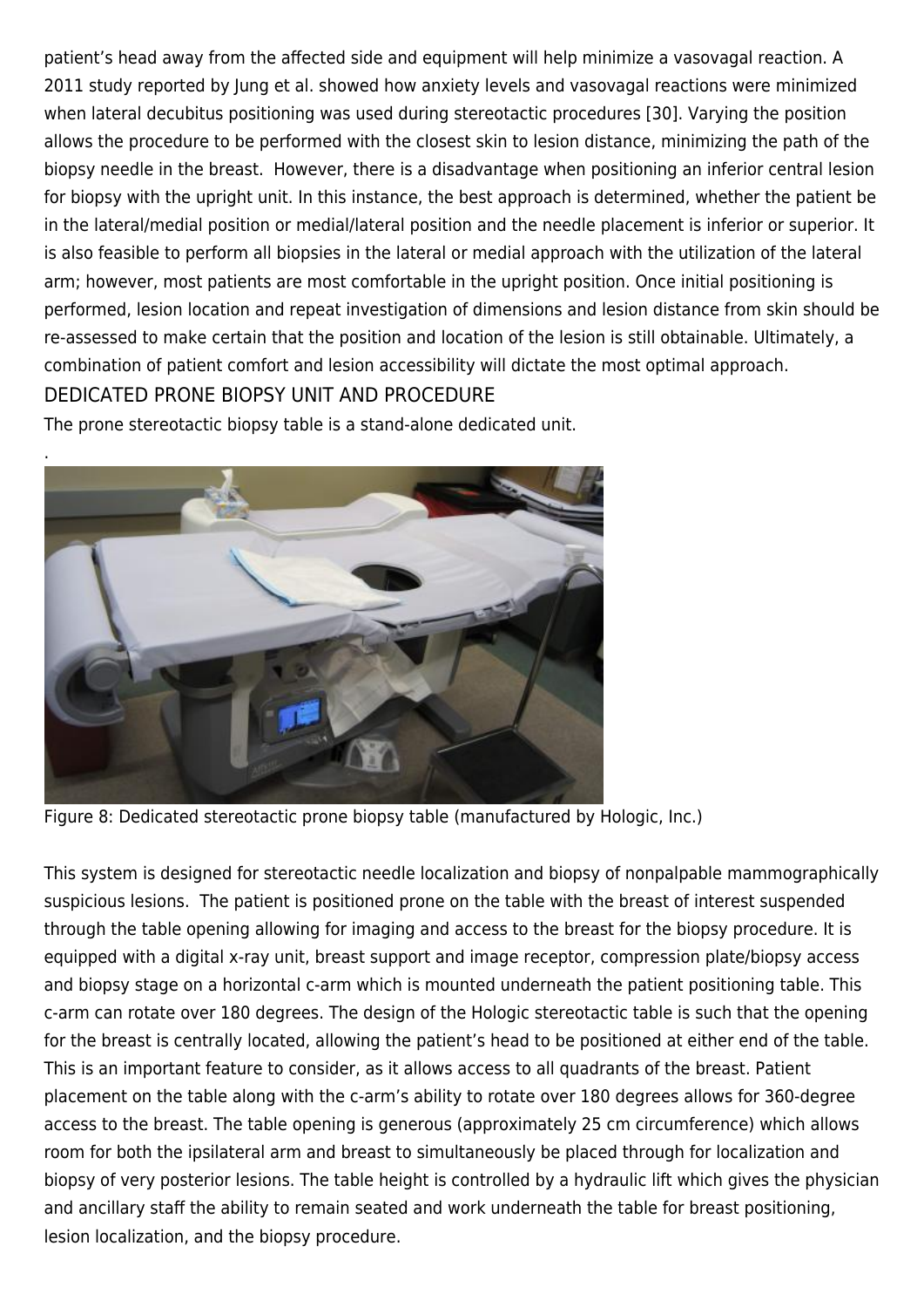

Figure 9: The table height can be adjusted, which gives the physician and ancillary staff the ability to remain seated and work underneath the table for all aspects of the procedure.

Such a dedicated biopsy systems can be more costly than the upright add-on units, but there are many advantages. Having a dedicated stereotactic prone table does not interfere with patient scheduling of screening and diagnostic mammography room examinations. Same day stereotactic biopsy procedures can be performed for patients who attend facilities that provide same day results and workups of new findings, thus eliminating the need for multiple appointments and hastens the time to diagnosis. Vasovagal reaction is drastically reduced, if not eliminated completely, with the prone stereotactic approach [31] . The biopsy procedure is out of view of the patient, especially when the patient is positioned facing away from the work area. Motion is greatly minimized as patients are less likely to move during the procedure once the patient and the positioning technologist have addressed comfort issues. Posterior lesions, that one would anticipate being challenging, can be easy to access with the help of gravity, as the patient is in the prone position.

There are also disadvantages to prone stereotactic breast biopsy; the biopsy equipment is expensive, as mentioned previously. Additionally, there are several scenarios that contraindicate a patient from undergoing the procedure, including the table weight limit of 300 pounds, and the prone position the patient is required to be in for the procedure.

#### THE PROCEDURE

The stereotactic biopsy procedure is performed in the same manner, whether utilizing an upright or prone biopsy system, aside from the inherent differences of the equipment. Medical facilities offering stereotactic core biopsy will need a biopsy protocol in place and should designate experienced trained staff to assist with the procedure. Staffing is very important; a small proficient team of technologists (and nurses) will convey competence to the stressed and nervous patient. The technologist staff should be experienced in breast imaging with the knowledge of how lesions move in the breast. This allows the technologists the ability to problem solve. Excellent patient care skills are also a benefit. After diagnostic imaging and biopsy is recommended, all options should be discussed with the patient (core biopsy verses open surgical biopsy). Once the patient agrees to the stereotactic core biopsy procedure, a detailed conversation with the patient explaining what will happen during the procedure, potential risks of the procedure (such as bleeding and pain) and when results will be available is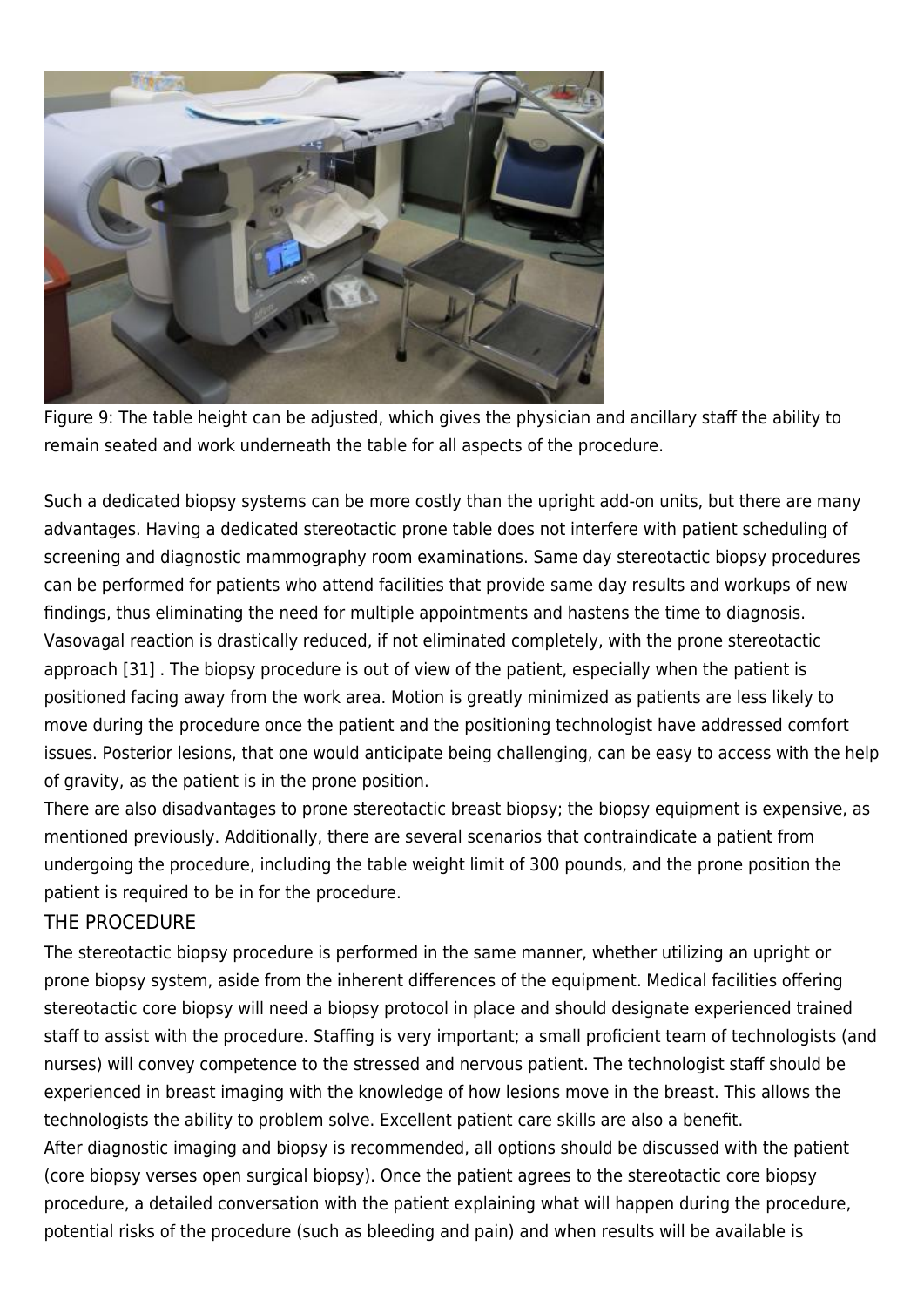important. As mentioned previously, a procedural consent form should be signed by the patient before the core biopsy procedure and filed in the patient's chart. The biopsy requisition should be completed. Also, all applicable mammographic views of the lesion to be biopsied should be printed for the stereotactic technologist (if this is the facility's standard of care). Once the patient is in the room and the closest distance from the skin to the lesion is determined for patient positioning, a detailed explanation of the biopsy procedure should be conducted by the technologist. This is crucial, as the cooperation of the patient is ultimately the key to a successful, quick biopsy. After this discussion, positioning the patient will begin. Whether the patient is in the upright, decubitus, or prone position, the most important aspect of positioning preparation is getting the patient as comfortable as possible under the circumstances. This will help to avoid or eliminate the possibility of patient movement due to discomfort. A well-versed technologist will have tips and tricks for this, utilizing angle sponges, pillows, and blankets placed in strategic spots, such as pressure points, to provide neck support and or leg support [28]. Once the patient is tolerably comfortable, a scout image of the lesion is obtained with the fenestrated compression device.



Figure 10: Patient is positioned and in compression using the fenestrated compression device.

Some of the newer stereotactic add-on upright devices have automatic features. For example, if the lesion is in the center of the scout image, the stereo pair images can be taken with a simple button selection and without the technologist moving from the exposure control area. The lesion is targeted, and coordinates are transferred for biopsy needle placement. The breast is prepped for biopsy and cleaned with betadine. A local anesthetic is administered, followed by a skin nick, and the biopsy needle is then dialed into the pre-fire position. A pre-fire stereo pair of images are obtained to confirm accurate needle placement. If placement is correct, the needle is fired to the targeted position.

A post-fire stereo pair of images are obtained to confirm if the position of the fired needle is accurate and, if so, the biopsy procedure is then conducted. Most sites will have a protocol for sampling. For example, if a vacuum-assisted biopsy device is used, the protocol might state that specimens will be collected from the clock positions of 12, 2, 4, 6, 8, and 10, for a total of 6 specimens. After biopsy, a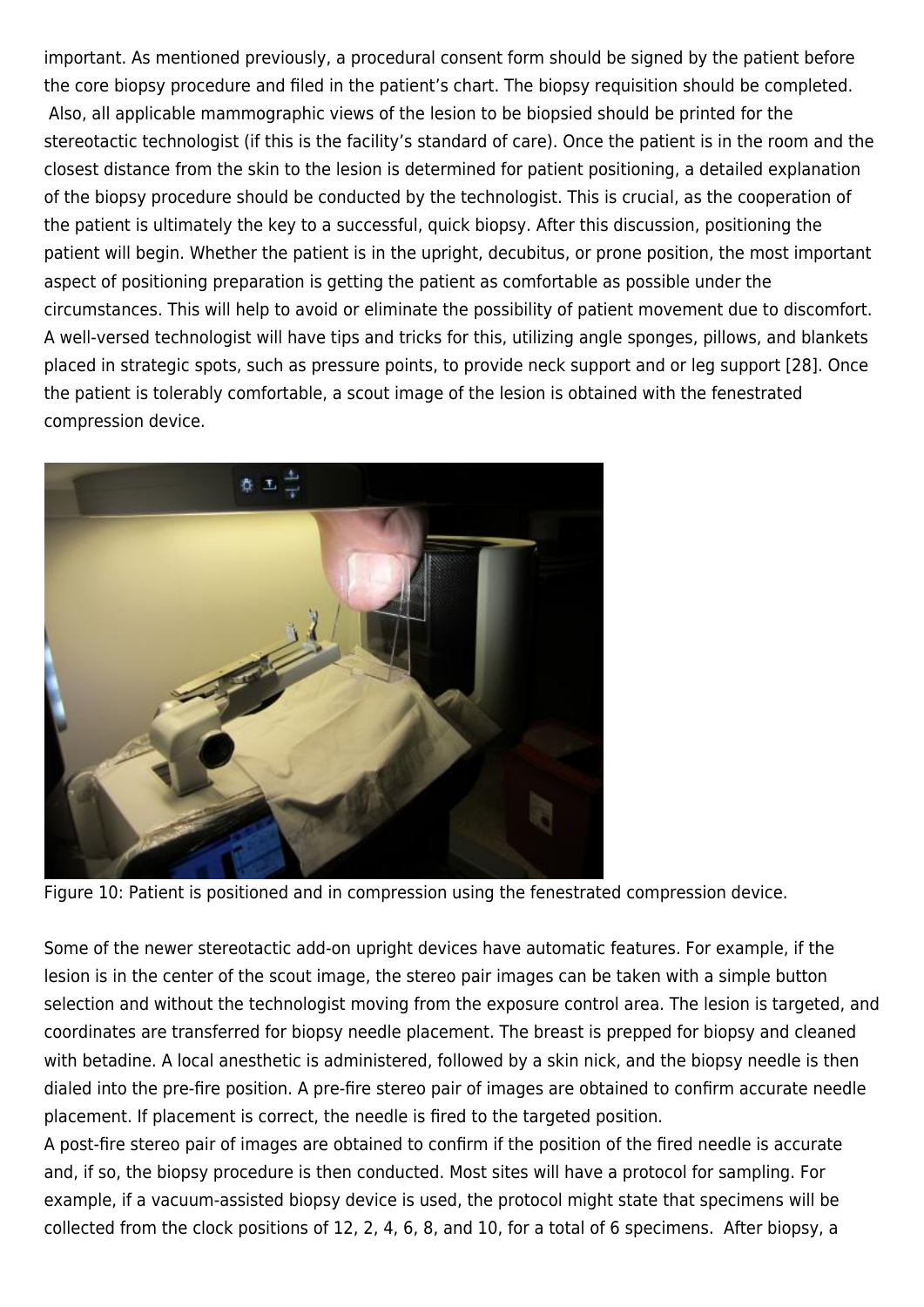post-biopsy stereo pair of images are obtained, and a specimen radiograph of the core sample is obtained (if applicable). Once evidence of an accurate biopsy has been established, the tissue marker will be placed at the biopsy site and post-tissue marker stereo images will be obtained to ensure accurate placement. If the stereotactic core biopsy is considered successful and complete, the patient is then released from compression, and wound pressure is held along the biopsy path until hemostasis is achieved (approximately 5 minutes). Post-biopsy mammographic views are obtained for biopsy documentation and clip placement in relationship to the nipple.

# TOMOSYNTHESIS GUIDED BIOPSY PROCEDURE

With the increasing use of Digital Breast Tomosynthesis (DBT) in breast imaging practices, a growing number of lesions are being identified by DBT only. DBT guided biopsy, both upright and prone, have become proven methods for accurate tissue sampling of these DBT-only lesions [19-22]. The DBT-guided procedure is very similar to a stereotactic biopsy. The approach is planned as would be done traditionally, based on the location of the lesion. The procedure that follows is based on performing a DBT guided biopsy utilizing the prone table



Figure 11: Prone table set up with screen to target the lesion and guide the biopsy procedure.

, however DBT guided biopsy with an upright system is also an available option.

After positioning the patient on the prone table, a tomosynthesis scout image is acquired. On the screen, the technologist can scroll through the images to identify the appropriate tomosynthesis slice of the lesion to be biopsied. Once this is done, X, Y and Z coordinates automatically appear, creating the target, and allowing the procedure to progress. In a situation with multiple lesions, you can repeat this process for multiple targets (up to 12) using the Multi-pass button. Once the biopsy needle is in place, the tomosynthesis pre-fire image is acquired. It is important for the technologist to scroll through the slices to verify that the needle is placed accurately, targeting the lesion of interest. Sampling of the lesion then occurs as is done traditionally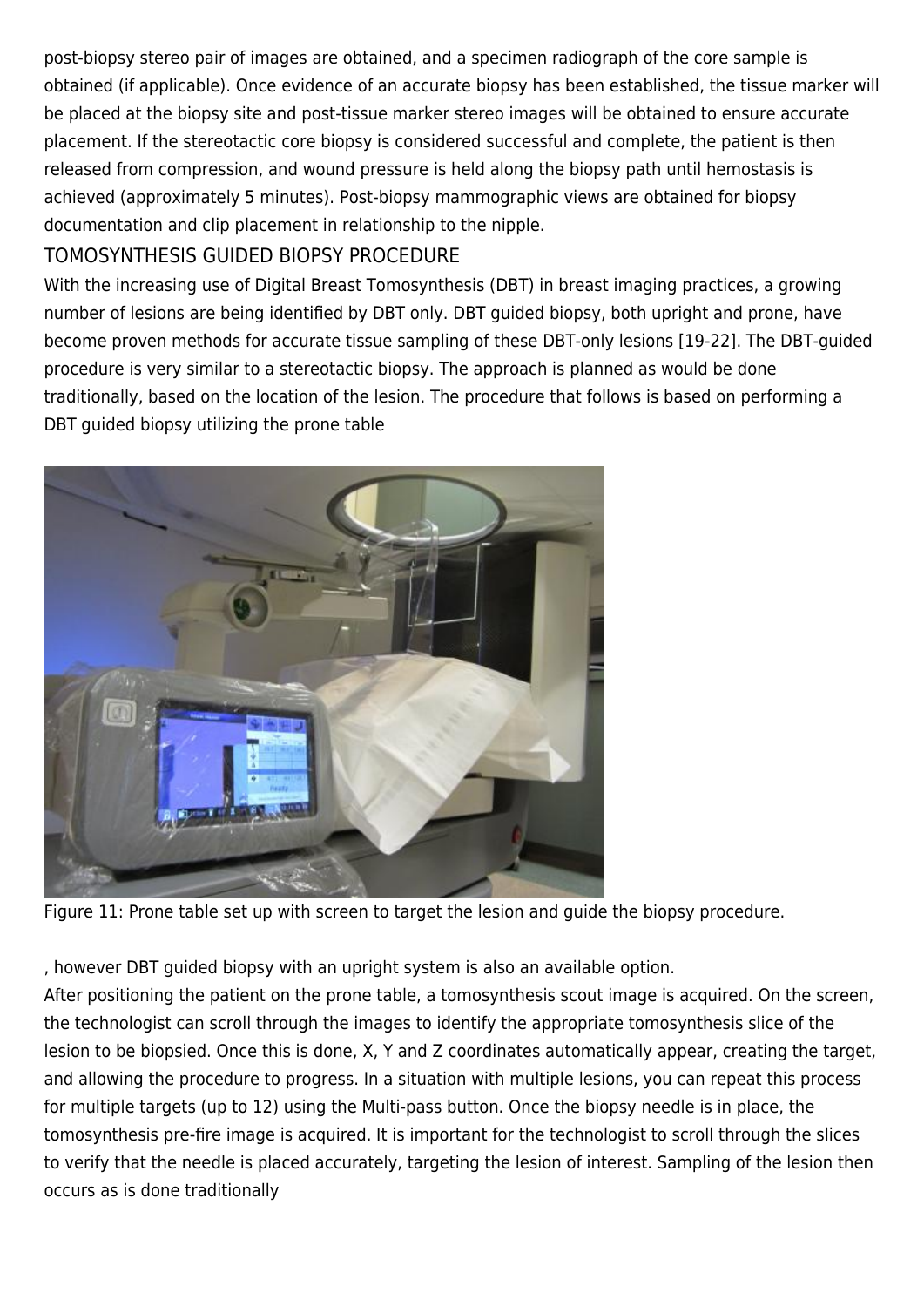







Figure 12a and 12b: Sampling of a lesion on the prone stereotactic biopsy table.

, as well as for the clip placement, and specimen imaging (if applicable). A post-fire tomosynthesis image is then obtained; again, the user can scroll through the projection images to identify the lesion and ensure accurate sampling.

It has been observed that the DBT guided biopsy procedure takes less time when compared with traditional stereotactic guided biopsy. A main contributing factor to the decreased procedure time is that fewer exposures are needed to complete the procedure. Several studies have reported decreased procedure times to perform DBT-guided biopsy compared with stereotactic biopsy [19-22]. POST-STEREOTACTIC BIOPSY CARE

Post-procedure care is the same, whether the procedure is performed with stereotactic guidance or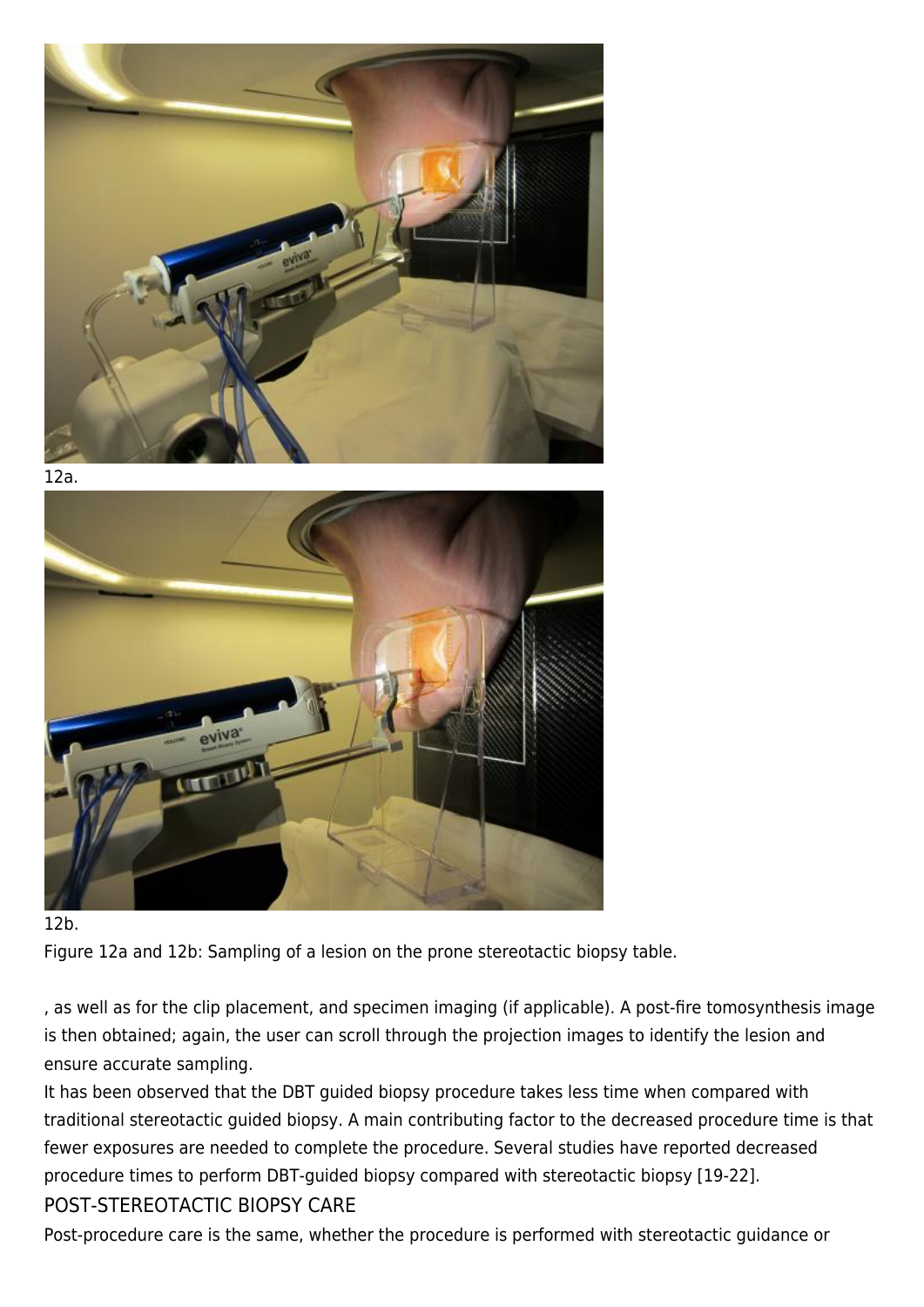tomosynthesis guidance. The patient's wound is dressed in a pressure bandage and ice is applied. Detailed post-biopsy instructions are reviewed with the patient before she leaves the center. The patient is instructed to the leave the pressure wrap and dressing on for several hours, to take Tylenol for pain, to avoid aspirin and strenuous activity for 24 to 48 hours, and to observe the area for infection. The technologist will also provide instruction on what to do in case of an emergency. Bruising and hematoma can occur, in which case warm compresses are recommended to improve blood flow and healing. Also, at our facility, the patient is given the doctor's cell phone number in case of an emergency.

# COMPLICATIONS OF STEREOTACTIC AND TOMOSYNTHESIS GUIDED CORE BIOPSY

Bleeding and hematoma formation are the most common complications from stereotactic core biopsy. Infection can occur, though it is uncommon. Somerville and colleagues evaluated anticoagulation and bleeding risks after core needle biopsy and reported that it is safe to perform needle core biopsy on patients taking anticoagulant therapy [32]. The group compared a control group of women not on anticoagulation therapy to a group of receiving anticoagulant therapy. The group receiving anticoagulation therapy was found to experience more bruising (34%) than the control group (26.5%), but experienced similar hematoma formation rates (6% versus 4.2%, respectively). Additionally, if an upright system is utilized for the procedure, additional challenges exist. As mentioned previously, there is increased risk of the patient experiencing a vasovagal reaction. Use of an upright system can lead to operational challenges, as it requires use of a mammography unit, thus reducing availability of the unit for screening or diagnostic imaging.

# CORE BIOPSY PATHOLOGY RESULTS

Upon completion of a breast core biopsy, pathology results are typically provided within 24 to 48 hours after the biopsy procedure at our facility, but this timeframe depends on the breast imaging facility, pathology laboratory and whether the biopsy occurred on a Friday or around a holiday. Core pathology results are reviewed for concordance to imaging by the radiologist and then conveyed over the phone to the patient by the radiologist who performed the biopsy procedure. A letter by postal mail is also sent to the patient and her referring physician per MQSA requirement. If the biopsy results reveal a malignancy, the attending radiologist will also call the patient's referring physician.

Open surgical excision is recommended when core biopsy reveals a malignancy. Surgical consultation can also be recommended when core biopsy results are atypical, though this has been controversial (this will be discussed this later). Atypical results may include atypical ductal hyperplasia (ADH), atypical lobular hyperplasia (ALH), radial scar, lobular carcinoma in situ (LCIS) and papillary neoplasm. When results are discordant with imaging (for example, expected to be malignant and return as benign) a repeat biopsy can be recommended. The radiologist must review the pathology results in conjunction with imaging for concordance and make certain the procedure clip is in the correct area. If concordant benign results are achieved the patient will be asked to return for 6-month post-biopsy follow-up for lesion stability.

# TRACKING CORE BIOPSY OUTCOMES- THE MEDICAL AUDIT

Tracking and monitoring outcomes, such as the core pathology outcome in relationship to imaging, is important for patient care and treatment, but is also required by law. A facility must have a system in place to track yearly positive mammographic findings and correlative pathology results. The system must include procedures to track the mammography examination, biopsy recommendation, pathology result, report to referring physician, and breast cancer diagnosis by a means other than mammography. The law does not mandate the way that a center tracks and monitors these outcomes, it just requires that these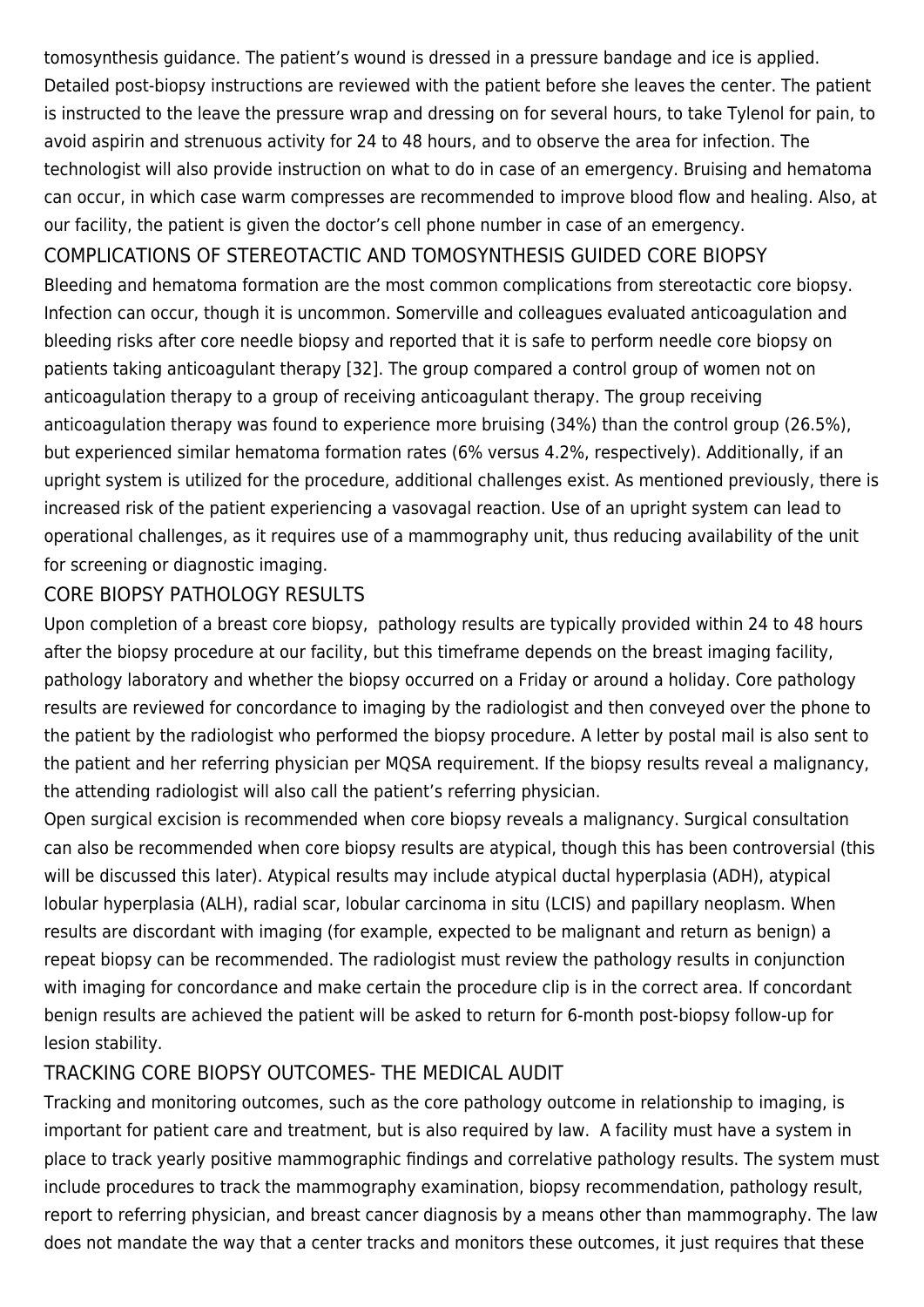elements are tracked. In the screening setting, it is recommended to separate DBT from DM to distinguish between the two modalities with respect to performance. If a facility does not perform DBTguided intervention and refers tomosynthesis-only findings for biopsy to another accredited facility, it should have access to correlative pathology results from the procedure facility. The site is also required to appoint an "audit interpreting physician" to review the outcomes. The procedures to track outcomes must be readily available for explanation during a medical audit inspection.

A quality control program should be maintained for stereotactic-guided and tomosynthesis-guided biopsy. As mentioned previously, imaging pathologic correlation should be performed. Per the ACR guidelines, records should be maintained for the facility, practice and individual physicians including total number of procedures, total number of cancers found, total number of benign lesions, and total number of stereotactic biopsies needing repeat biopsy, categorized by reason and type of biopsy. Reasons for repeat biopsy including insufficient sample, discordance, and high-risk pathology.

Malignancies are important to track, but it is also very important to track atypical core biopsy diagnoses. Underestimation can often occur with these lesions; many published studies have shown that an atypical core biopsy is often upgraded to carcinoma at open surgical biopsy. Such studies, in addition to evaluating the rate of underestimation, or upgrade, have also evaluated factors that can contribute to the underestimation, such as needle gauge. Liberman et al. reported that 11 of 21 cases initially diagnosed as ADH after stereotactic needle core biopsy were carcinoma at open surgical biopsy (8 ductal carcinoma in situ and 3 invasive ductal carcinoma) [33]. This early study was important as it demonstrated the need for accurate diagnosis and follow-up recommendations regarding stereotactic core biopsy technique. In 1997, Jackman et al. reported on the comparison of 14-gauge (g) vacuum assisted biopsy and 14-g automated large core biopsy with subsequent open surgical biopsy [34]. Fourteen-gauge vacuum assisted biopsy was found to be 2.7 times more reliable in obtaining an accurate diagnosis than the 14-g automated core biopsy. The greatest improvement was demonstrated when 10 or more specimens per lesion were retrieved. Destounis and colleagues reported very little difference between 9-g and 12-g vacuum assisted needle core biopsies when looking specifically at underestimation rates in comparison to open surgical outcomes [35]. The authors reported an 8.24% underestimation for 9-g and 8% for 12-g, demonstrating the improvements made in reducing underestimation rates when incorporating a vacuum assisted device for biopsy. Studies have shown that there is consensus that vacuum assisted breast biopsy devices yield larger specimens with lower underestimation rates in comparison to automated large core biopsy [36]. These findings have contributed to the advances in the technology, and thus the way stereotactic guided biopsy is performed today. Ultimately underestimation will still occur, whether due to sampling error or disease etiology, and because of this open surgical biopsy often is the recommendation for atypical lesions. It is important to note that the recommendation for open surgical biopsy after a diagnosis of ALH, LCIS, or papillary needle core biopsy is controversial. While studies have demonstrated that underestimation does often occur with these lesions, many believe that follow-up is the appropriate management. Several research studies have been published to aide in decision making when these scenarios arise with patients. As recently as 2013, Atkins et al. described that with careful radiologic-pathologic correlation, when concordance is determined, women with a diagnosis of ALH or LCIS diagnosed at core biopsy can be safely observed [37]. An observation published in 2011 by Destounis et al. reported that 33% of diagnosed LCIS cases at core biopsy revealed cancer at open surgical biopsy, leading the authors to recommend open surgical biopsy for all women diagnosed with LCIS at needle core biopsy [38]. A review of 368 papillary lesions published in 2012 found a 20%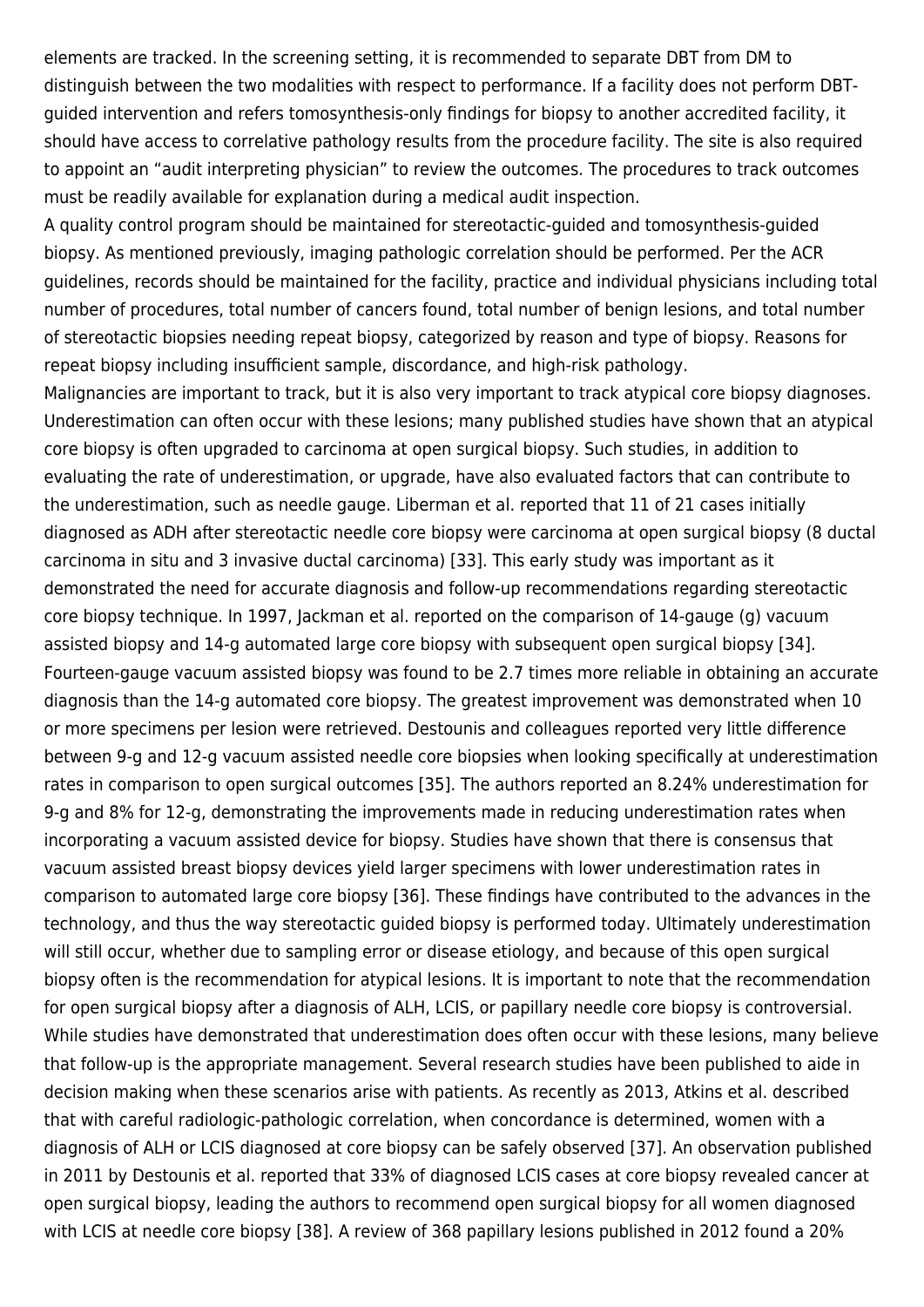underestimation rate for those that preceded to open surgical biopsy, with a 6% underestimation rate for carcinoma [39]. The authors demonstrated that the underestimation rate was highest for atypical papillary lesions found at needle core biopsy and that benign papillary lesions had the highest accuracy rate. The study authors recommend open surgical excision of atypical papillary lesions found at needle core biopsy and close imaging surveillance for needle core biopsy diagnosed benign papillary lesions. As with many other topics in breast imaging, the rate of underestimation of atypical breast lesions is controversial, and the radiologist needs to take all factors into account; radiologic pathologic correlation on a per case basis need be performed, and in addition stay mindful of the literature published to ultimately make a decision that is best for the patient.

With the increased use of digital breast tomosynthesis, facilities have reported that there has been an increase in detection of architectural distortion (AD) [40]. Bahl et al. reported that radial scar was the most common benign pathologic finding associated with AD at both 2D mammography and DBT but was significantly more common at DBT [41]. Pujara et al. found that the positive predictive value (PPV) of AD on DBT was high (35%), warranting biopsy of these lesions [42].



Figure 13a: Area of architectural distortion identified on tomosynthesis mammography after tomosynthesis guided biopsy on the prone stereotactic table.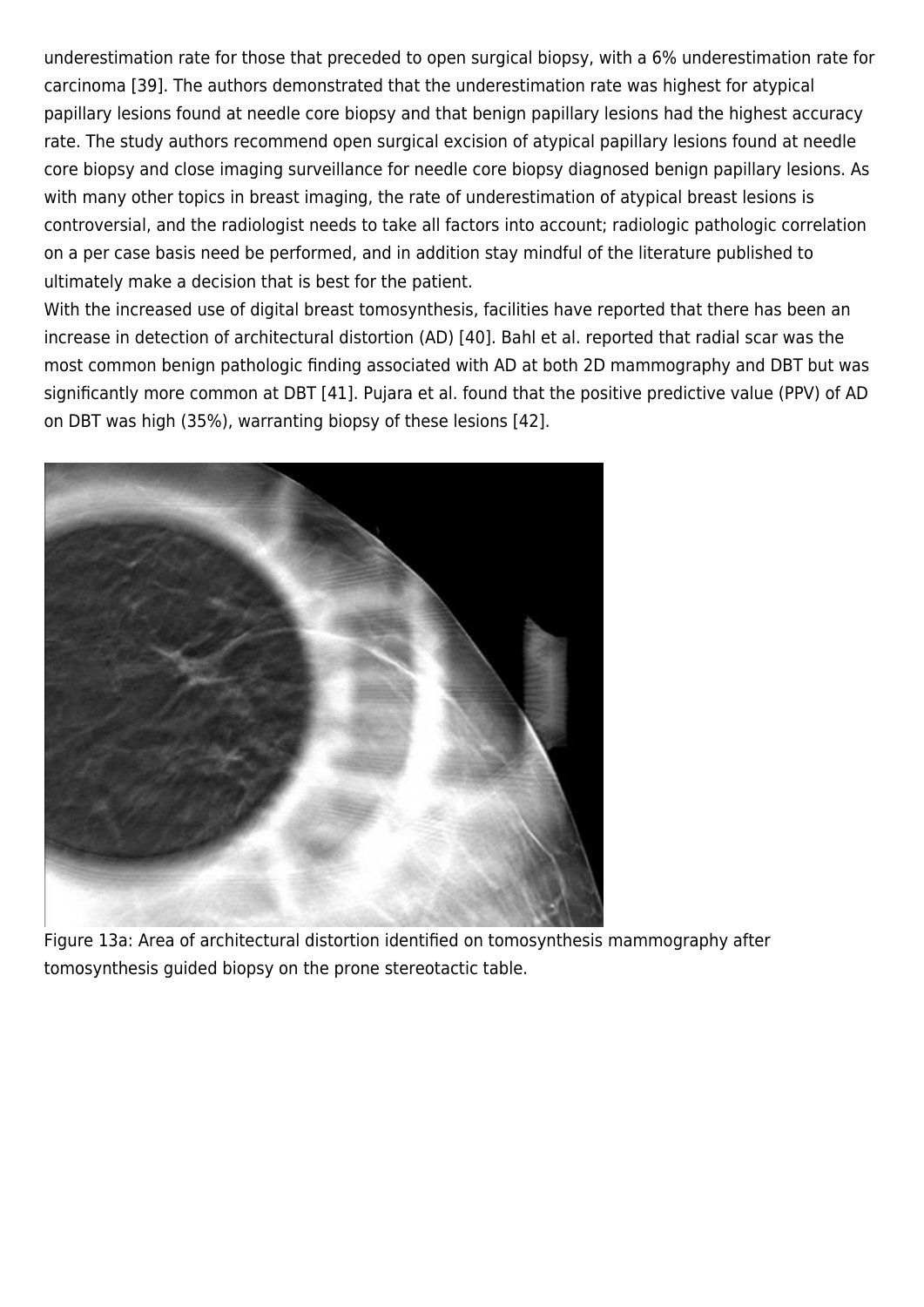

Figure 13b: Image of tissue marker placement, revealing malignant pathology.

Walcott-Sapp et al. [43] found that DBT-guided biopsy for AD detected malignancy in 19% of lesions. Of note, only 13% of DBT guided biopsied lesions were able to be seen on US, demonstrated the utility of DBT guided biopsy. While these studies demonstrate positive results, it has also been noted that there is an increased detection of noncancerous findings that present AD, specifically radial scars. The rate of radial scars identified in one review increased from 0.04% to .13% with DBT imaging, though the study did note that the rate of upgrade to malignancy was similar when comparing before and after DBT [44]. This is something that radiologists need to be aware of when utilizing DBT imaging.

# CAVEATS OF STEREOTACTIC AND TOMOSYNTHESIS GUIDED CORE BIOPSY

Stereotactic core biopsy is an invaluable tool for breast imagers but is not without pitfalls. Stereotactic biopsy equipment is costly, whether the dedicated prone table or the upright biopsy attachment. There are positioning demands that are placed on the patient, and in some (although rare) cases, the patient will not be able to cooperate and continue with the procedure. There can be positioning challenges with a thinly compressed breast (under 3 cm); the breast may need to be boosted up with the use of a sling or tape in order to push the breast upwards towards the chest wall to increase thickness. Patients that have breast implants will require excellent positioning skills to eliminate the implant from the field of view/compression window in order to achieve adequate compression for lesion immobilization, as well as patient immobilization. Additionally, extreme lesion locations will require excellent positioning skills. These lesion locations include anterior, posterior, or superficial. Lesions located in these areas will often require additional review and repositioning to make the procedure successful. As mentioned previously, there are the procedural risks of pain and biopsy site bleeding and infection. Migration of the tissue marker can occur, if this is noticed, an additional tissue marker may need to be placed. When this occurs,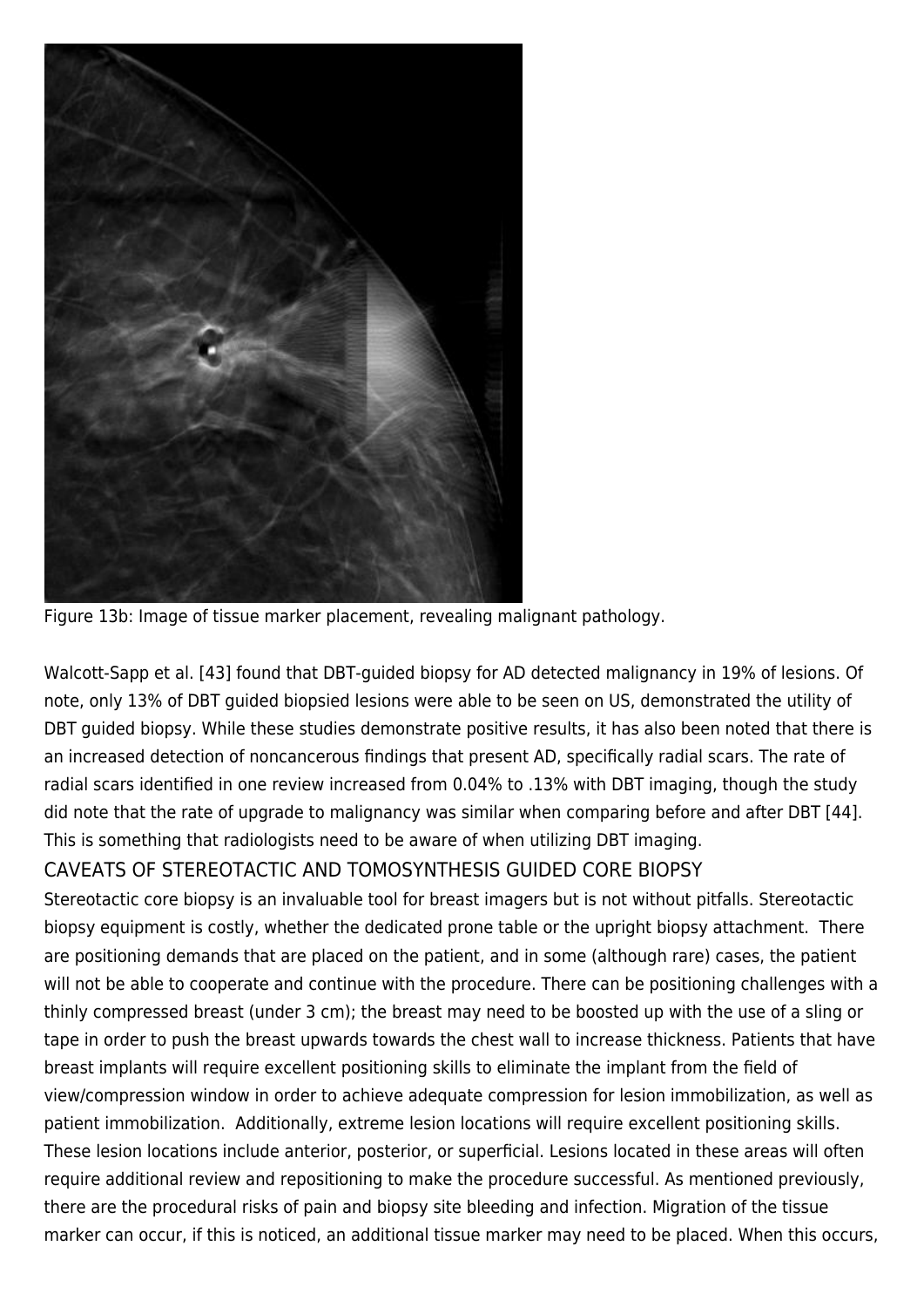the patient's radiology report needs to clearly state which clip is within the region of interest. Pathologic underestimation due to small volume of tissue harvested or due to sampling errors can occur. For example, if the sample is unusually small or if sampling can no longer be performed due to the patient's inability to continue or excessive bleeding, then a surgical excision may be necessary.

With use of tomosynthesis guided biopsy, several situations may arise that allow for staff learning a specific tip or trick to assist others. For example, after targeting the lesion, and administering lidocaine, the field of view can become obscured, leading to biopsy staff questioning if the lesion of interest is still in view. It is important to trust your initial targeting, and do not attempt to re-target at this point. Additionally, when a scout image is obtained, and the area of interest is not seen in the biopsy window, but can be seen through the clear paddle, the depth can still be checked to determine if the approach chosen will be suitable, or if a different direction will be needed for accurate tissue sampling to occur. **CONCLUSION** 

The stereotactic core biopsy technology has become an integral part of breast imaging and diagnosis. Since its implementation, there have already been many progressions of the technology. As breast imaging technologies continue to change, the role of stereotactic guided biopsy will also change and adapt, as shown by the adaption to tomosynthesis biopsy. The tomosynthesis guided biopsy procedure is growing in use as more practices adopt tomosynthesis imaging in place of FFDM. The technique has been shown to be safe, effective and reliable for tissue sampling.

#### REFERENCES

1. Bolmgren J, Jacobson B, Nordenstrom B. Stereotaxic Instrument for Needle Biopsy of the Mamma. Am J Roentgenol 1977; 129:121-125.

2. <http://www.merriam-webster.com/dictionary/stereology>

3. Logan-Young W, Dawson AE, Wilbur DC, et al. The Cost Effectiveness of Fine-Needle Aspiration Cytology and 14-Gauge Core Needle Biopsy Compared with Open Surgical Biopsy in the Diagnosis of Breast Carcinoma. Cancer 1998; 82(10):1867-1873.

4. Parker SH, Burbank F, Jackman RJ, et al. Percutaneous Large Core Breast Biopsy: A Multi-institutional Study. Radiology 1994:193:359-364.

5. Parker SH, Jobe WE, Dennis MA, et al. US-guided Automated Large-Core Breast Biopsy. Radiology 1993; 187:507-511.

6. Liberman L, Fahs MC, Dershaw DD, et al. Impact of Stereotaxic Core Biopsy on Cost of Diagnosis. Radiology 1995; 195:633-637.

7. Liberman L. Percutaneous Imaging-Guided Core Breast Biopsy State of the Art at the Millennium. Am J Roentgenol 2000; 174:1191-1199.

8. Brenner RJ, Sickles EA. Surveillance Mammography and Stereotactic Core Breast Biopsy for Probably Benign Lesions: A Cost Comparison Analysis. Acad Radiol 1997:4:419-425.

9. Lee CH, Eggling TK, Philpotts L, Mainiero MB, Tocino I. Cost-Effectiveness of Stereotactic Core Needle Biopsy: Analysis by Means of Mammographic Findings. Radiology 1997; 202:849-854.

10. MQSA National Statistics. Accessed

at [https://www.fda.gov/Radiation-EmittingProducts/MammographyQualityStandardsActandProgram/Facilit](https://www.fda.gov/Radiation-EmittingProducts/MammographyQualityStandardsActandProgram/FacilityScorecard/ucm113858.htm) [yScorecard/ucm113858.htm](https://www.fda.gov/Radiation-EmittingProducts/MammographyQualityStandardsActandProgram/FacilityScorecard/ucm113858.htm)

11. Gao Y, Babb JS, Toth HK, Moy L, Heller SL. Digital Breast Tomosynthesis Practice Patterns Following 2011 FDA Approval: A Survey of Breast Imaging Radiologists. Acad Radiol 2017; 24(8): 947-953.

12. Rafferty EA, Park JM, Philpotts LE, Poplack SP, Sumkin JH, Halpern EF, Niklason LT. Assessing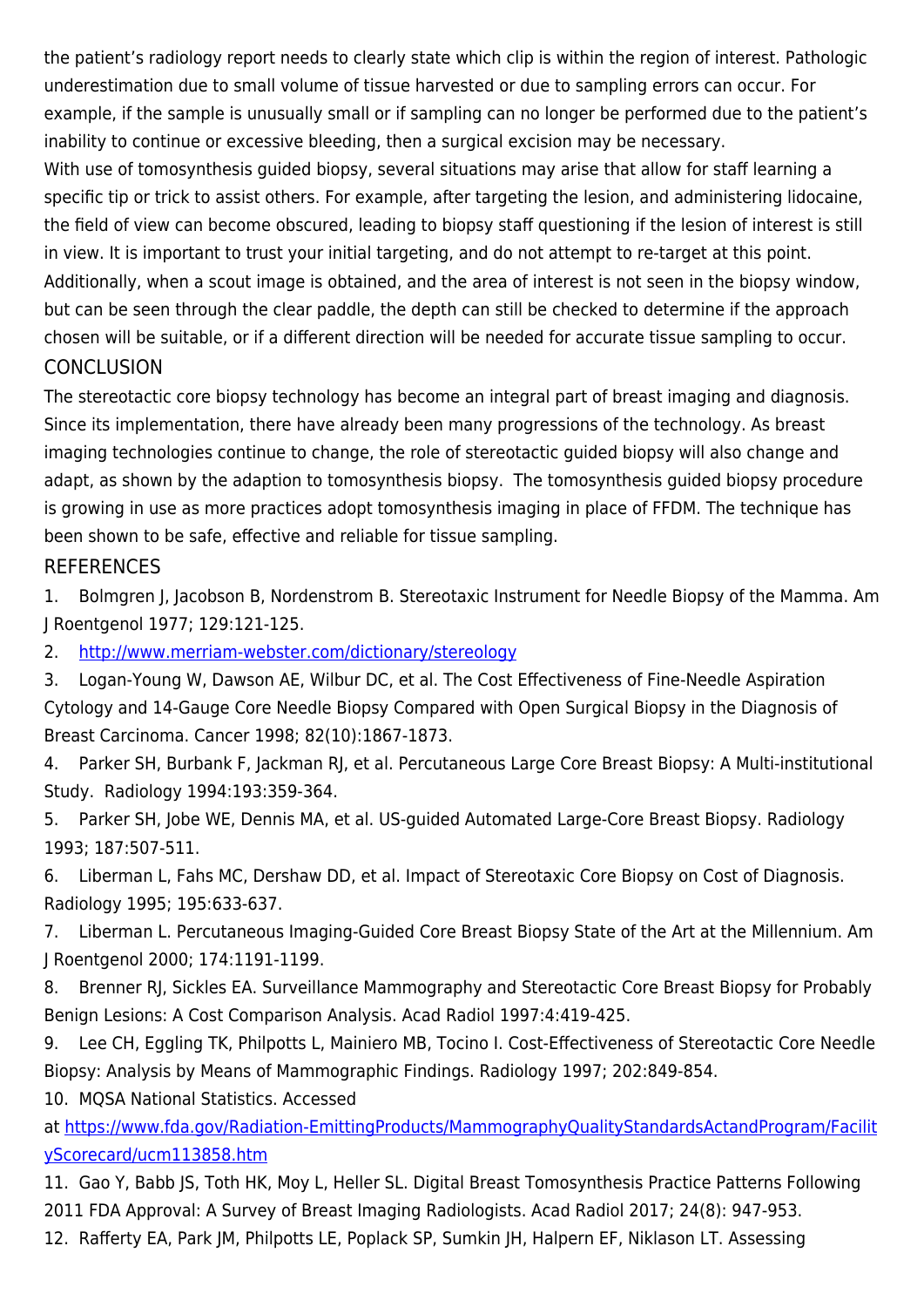Radiologist Performance Using Combined Digital Mammography and Breast Tomosynthesis Compared with Digital Mammography Alone: Results of a Multicenter, Multireader Trial. Radiology 2013; 266(1): 104-113.

13. Skaane P, Bandos AI, Gullien R, et al. Comparison of digital mammography alone and digital mammography plus tomosynthesis in a population-based screening program. Radiology 2013; 267:47–56.

14. Ciatto S, Houssami N, Bernardi D, et al. Integration of 3D digital mammography with tomosynthesis for population breast-cancer screening (STORM): a prospective comparison study. Lancet Oncol 2013; 14: 583-589.

15. Friedewald SM, Rafferty EA, Rose SL, et al. Breast cancer screening using tomosynthesis in combination with digital mammography. JAMA 2014; 311:2499–2507.

16. Rose SL, Tidwell AL, Bujnoch LJ, Kushwaha AC, Nordmann AS, Sextron R Jr. Implementation of breast tomosynthesis in a routine screening practice: an observational study. AJR 2013; 200: 1401-1408.

17. Durand MA, Haas BM, Yao X, et al. Early clinical experience with digital breast tomosynthesis for screening mammography. Radiology 2015; 274: 85-92.

18. Sharpe RE, Venkataraman S, Phillips J, et al. Increased cancer detection rate and variations in the recall rate resulting from implementation of 3D digital breast tomosynthesis into a population-based screening program. Radiology 2016; 278: 698-706.

19. Freer PE, Niell B, Rafferty EA. Preoperative tomosynthesis-guided needle localization of mammographically and sonographically occult breast lesions. Radiology 2015; 275: 377-383.

20. Schrading S, Distelmaier M, Dirrichs T, et al. Digital Breast Tomosynthesis-guided Vacuum-assisted Breast Biopsy: Initial Experiences and Comparison with Prone Stereotactic Vacuum-assisted Biopsy. Radiology 2015; 274 (3): 654-662.

21. Waldherr C, Berclaz G, Altermatt HJ, et al. Tomosynthesis-guided vacuum-assisted breast biopsy: A Feasibility study. Eur Radiol 2016; 26: 1582-1589..

22. Smith, A, Sumkin, J, Zuley, M, Chough, D, Abrams, G, Comparison of Prone Stereotactic vs. UprightTomosynthesis Guided Vacuum Assisted Core Breast Biopsies. Radiological Society of North America 2014 Scientific Assembly and Annual Meeting - Chicago

IL.<http://archive.rsna.org/2014/14003541.html>. Accessed October 25, 2018.

23. ACR Practice guideline for the performance of stereotactically guided breast interventional procedures-Revised 2016 (Resolution 36)

24. Destounis S, Newell M, Pinsky R. Breast Imaging and Intervention in the Overweight and Obese Patient. Am J Roentgenol 2011: 196 (2); 296-302.

25. Guest AR, Helvie MA, Chan HP, et al. Adverse effects of increased body weight on quantitative measures of mammographic image quality. Am J Roentgenol 2000; 175:805-810.

26. ACR Practice Parameter for the Performance of Screening and Diagnostic Mammography-Revised 2018 (Resolution 35)

27. Huang ML, Adrada BE, Candelaria R, Thames D, Dawson D, Yang WT. Stereotactic Breast Biopsy: Pitfalls and Pearls. Tech Vasc Interv Radiol 2014; 17 (1): 32-39.

28. Fajardo LL, Willison KM, Pizzutiello RJ. A Comprehensive Approach to Stereotactic Breast Biopsy. Oxford: Blackwell, 1996.

29. Georgian-Smith D, D'Orsi C, Morris E, Clark CF, Liberty E, Lehman CD. Stereotactic Biopsy of the Breast Using an Upright Unit, A Vacuum-Suction Needle, and a Lateral Arm-Support System. Am J